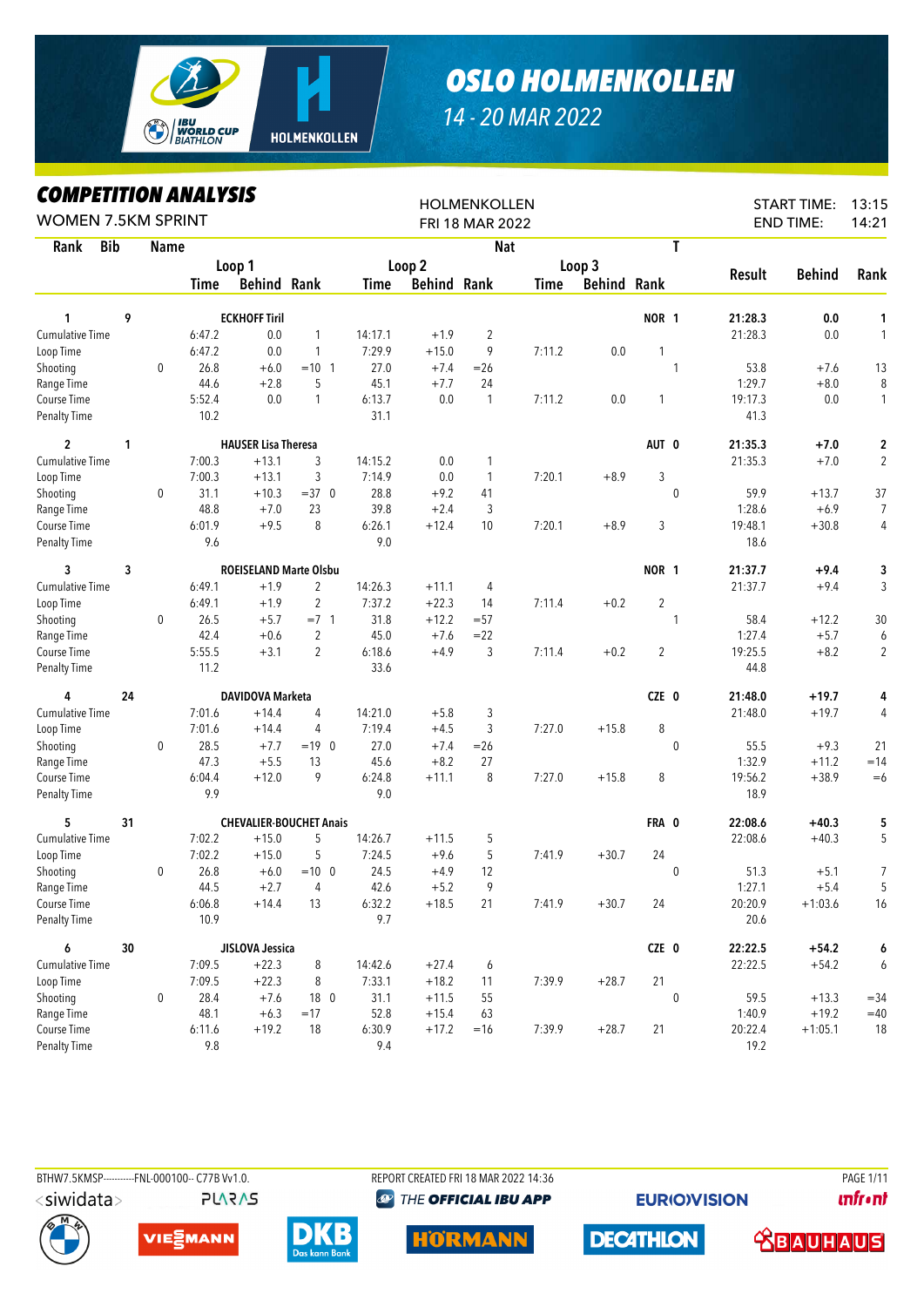| <b>Bib</b><br>Rank                       |    | <b>Name</b> |                  |                             |                |                   |                    | <b>Nat</b>     |        |                    |       | T           |                    |                    |                     |
|------------------------------------------|----|-------------|------------------|-----------------------------|----------------|-------------------|--------------------|----------------|--------|--------------------|-------|-------------|--------------------|--------------------|---------------------|
|                                          |    |             |                  | Loop 1                      |                |                   | Loop 2             |                |        | Loop 3             |       |             |                    |                    |                     |
|                                          |    |             | Time             | <b>Behind Rank</b>          |                | Time              | <b>Behind Rank</b> |                | Time   | <b>Behind Rank</b> |       |             | <b>Result</b>      | <b>Behind</b>      | Rank                |
|                                          |    |             |                  |                             |                |                   |                    |                |        |                    |       |             |                    |                    |                     |
| $\overline{7}$<br><b>Cumulative Time</b> | 26 |             |                  | <b>HERRMANN Denise</b>      | 11             |                   |                    | 8              |        |                    | GER 1 |             | 22:24.4<br>22:24.4 | $+56.1$<br>$+56.1$ | 7<br>$\overline{7}$ |
| Loop Time                                |    |             | 7:13.7<br>7:13.7 | $+26.5$<br>$+26.5$          | 11             | 14:53.6<br>7:39.9 | $+38.4$<br>$+25.0$ | 16             | 7:30.8 | $+19.6$            | 10    |             |                    |                    |                     |
| Shooting                                 |    | $\mathbf 0$ | 38.3             | $+17.5$                     | 69 1           | 30.5              | $+10.9$            | 50             |        |                    |       | 1           | 1:08.9             | $+22.7$            | $=66$               |
| Range Time                               |    |             | 56.4             | $+14.6$                     | 67             | 48.0              | $+10.6$            | 42             |        |                    |       |             | 1:44.4             | $+22.7$            | $= 57$              |
| Course Time                              |    |             | 6:07.2           | $+14.8$                     | 14             | 6:18.2            | $+4.5$             | $\overline{2}$ | 7:30.8 | $+19.6$            | 10    |             | 19:56.2            | $+38.9$            | $=6$                |
| Penalty Time                             |    |             | 10.1             |                             |                | 33.7              |                    |                |        |                    |       |             | 43.8               |                    |                     |
| 8                                        | 21 |             |                  | <b>FIALKOVA Paulina</b>     |                |                   |                    |                |        |                    | SVK 1 |             | 22:30.7            | $+1:02.4$          | 8                   |
| Cumulative Time                          |    |             | 7:05.6           | $+18.4$                     | 6              | 14:56.4           | $+41.2$            | 9              |        |                    |       |             | 22:30.7            | $+1:02.4$          | 8                   |
| Loop Time                                |    |             | 7:05.6           | $+18.4$                     | 6              | 7:50.8            | $+35.9$            | 22             | 7:34.3 | $+23.1$            | 16    |             |                    |                    |                     |
| Shooting                                 |    | 0           | 28.8             | $+8.0$                      | $= 21 \quad 1$ | 29.7              | $+10.1$            | 46             |        |                    |       | 1           | 58.6               | $+12.4$            | 31                  |
| Range Time                               |    |             | 47.6             | $+5.8$                      | 15             | 48.2              | $+10.8$            | 44             |        |                    |       |             | 1:35.8             | $+14.1$            | $=26$               |
| Course Time                              |    |             | 6:08.8           | $+16.4$                     | 16             | 6:30.2            | $+16.5$            | $=13$          | 7:34.3 | $+23.1$            | 16    |             | 20:13.3            | $+56.0$            | 15                  |
| Penalty Time                             |    |             | 9.2              |                             |                | 32.4              |                    |                |        |                    |       |             | 41.6               |                    |                     |
| 9                                        | 41 |             |                  | <b>HILDEBRAND Franziska</b> |                |                   |                    |                |        |                    | GER 0 |             | 22:36.6            | $+1:08.3$          | 9                   |
| <b>Cumulative Time</b>                   |    |             | 7:22.5           | $+35.3$                     | 17             | 14:56.9           | $+41.7$            | 10             |        |                    |       |             | 22:36.6            | $+1:08.3$          | 9                   |
| Loop Time                                |    |             | 7:22.5           | $+35.3$                     | 17             | 7:34.4            | $+19.5$            | 12             | 7:39.7 | $+28.5$            | 20    |             |                    |                    |                     |
| Shooting                                 |    | 0           | 28.5             | $+7.7$                      | $=19$ 0        | 28.9              | $+9.3$             | $=42$          |        |                    |       | $\mathbf 0$ | 57.5               | $+11.3$            | $=26$               |
| Range Time                               |    |             | 48.0             | $+6.2$                      | 16             | 47.1              | $+9.7$             | 35             |        |                    |       |             | 1:35.1             | $+13.4$            | 24                  |
| Course Time<br>Penalty Time              |    |             | 6:23.7<br>10.8   | $+31.3$                     | 40             | 6:37.5<br>9.8     | $+23.8$            | 26             | 7:39.7 | $+28.5$            | 20    |             | 20:40.9<br>20.6    | $+1:23.6$          | 25                  |
| 10                                       | 38 |             |                  | <b>CHEVALIER Chloe</b>      |                |                   |                    |                |        |                    | FRA 1 |             | 22:38.5            | $+1:10.2$          | 10                  |
| Cumulative Time                          |    |             | 7:12.6           | $+25.4$                     | 10             | 15:04.8           | $+49.6$            | 13             |        |                    |       |             | 22:38.5            | $+1:10.2$          | 10                  |
| Loop Time                                |    |             | 7:12.6           | $+25.4$                     | 10             | 7:52.2            | $+37.3$            | 25             | 7:33.7 | $+22.5$            | 15    |             |                    |                    |                     |
| Shooting                                 |    | 0           | 27.6             | $+6.8$                      | $15-1$         | 26.2              | $+6.6$             | 24             |        |                    |       | 1           | 53.9               | $+7.7$             | 14                  |
| Range Time                               |    |             | 46.6             | $+4.8$                      | $=10$          | 45.2              | $+7.8$             | 25             |        |                    |       |             | 1:31.8             | $+10.1$            | 12                  |
| Course Time                              |    |             | 6:15.0           | $+22.6$                     | 24             | 6:32.4            | $+18.7$            | 22             | 7:33.7 | $+22.5$            | 15    |             | 20:21.1            | $+1:03.8$          | 17                  |
| <b>Penalty Time</b>                      |    |             | 11.0             |                             |                | 34.6              |                    |                |        |                    |       |             | 45.6               |                    |                     |
| 11                                       | 8  |             |                  | VITTOZZI Lisa               |                |                   |                    |                |        |                    | ITA 1 |             | 22:41.1            | $+1:12.8$          | 11                  |
| <b>Cumulative Time</b>                   |    |             | 7:37.9           | $+50.7$                     | 32             | 15:02.6           | $+47.4$            | 12             |        |                    |       |             | 22:41.1            | $+1:12.8$          | 11                  |
| Loop Time                                |    |             | 7:37.9           | $+50.7$                     | 32             | 7:24.7            | $+9.8$             | 6              | 7:38.5 | $+27.3$            | 17    |             |                    |                    |                     |
| Shooting                                 |    | 1           | 20.8             | 0.0                         | 1 <sub>0</sub> | 25.3              | $+5.7$             | $=17$          |        |                    |       | 1           | 46.2               | 0.0                | $\mathbf{1}$        |
| Range Time                               |    |             | 48.9             | $+7.1$                      | $= 24$         | 44.1              | $+6.7$             | 16             |        |                    |       |             | 1:33.0             | $+11.3$            | 17                  |
| Course Time                              |    |             | 6:13.4           | $+21.0$                     | 22             | 6:30.9            | $+17.2$            | $=16$          | 7:38.5 | $+27.3$            | 17    |             | 20:22.8            | $+1:05.5$          | 20                  |
| Penalty Time                             |    |             | 35.6             |                             |                | 9.7               |                    |                |        |                    |       |             | 45.3               |                    |                     |
| 12                                       | 56 |             |                  | <b>HETTICH Janina</b>       |                |                   |                    |                |        |                    | GER 0 |             | 22:41.9            | $+1:13.6$          | 12                  |
| Cumulative Time                          |    |             | 7:27.7           | $+40.5$                     | 22             | 15:00.7           | $+45.5$            | 11             |        |                    |       |             | 22:41.9            | $+1:13.6$          | 12                  |
| Loop Time                                |    |             | 7:27.7           | $+40.5$                     | 22             | 7:33.0            | $+18.1$            | 10             | 7:41.2 | $+30.0$            | 23    |             |                    |                    |                     |
| Shooting                                 |    | 0           | 32.6             | $+11.8$                     | 47 0           | 32.7              | $+13.1$            | 63             |        |                    |       | $\mathbf 0$ | 1:05.4             | $+19.2$            | 57                  |
| Range Time                               |    |             | 50.8             | $+9.0$                      | 40             | 50.5              | $+13.1$            | 52             |        |                    |       |             | 1:41.3             | $+19.6$            | 44                  |
| Course Time<br>Penalty Time              |    |             | 6:25.4<br>11.5   | $+33.0$                     | 44             | 6:32.7<br>9.8     | $+19.0$            | 23             | 7:41.2 | $+30.0$            | 23    |             | 20:39.3<br>21.3    | $+1:22.0$          | 24                  |
| 13                                       | 32 |             |                  | <b>BENDIKA Baiba</b>        |                |                   |                    |                |        |                    | LAT 0 |             | 22:42.0            | $+1:13.7$          | 13                  |
| Cumulative Time                          |    |             | 7:16.6           | $+29.4$                     | 12             | 14:51.4           | $+36.2$            | $\overline{7}$ |        |                    |       |             | 22:42.0            | $+1:13.7$          | 13                  |
| Loop Time                                |    |             | 7:16.6           | $+29.4$                     | 12             | 7:34.8            | $+19.9$            | 13             | 7:50.6 | $+39.4$            | 31    |             |                    |                    |                     |
| Shooting                                 |    | 0           | 26.0             | $+5.2$                      | $=5$ 0         | 25.9              | $+6.3$             | 23             |        |                    |       | $\mathbf 0$ | 52.0               | $+5.8$             | $= 8$               |
| Range Time                               |    |             | 46.3             | $+4.5$                      | $=7$           | 44.6              | $+7.2$             | $=18$          |        |                    |       |             | 1:30.9             | $+9.2$             | 11                  |
| Course Time                              |    |             | 6:19.8           | $+27.4$                     | 33             | 6:40.1            | $+26.4$            | 29             | 7:50.6 | $+39.4$            | 31    |             | 20:50.5            | $+1:33.2$          | 33                  |
| Penalty Time                             |    |             | 10.5             |                             |                | 10.1              |                    |                |        |                    |       |             | 20.6               |                    |                     |
| 14                                       | 5  |             |                  | <b>VOIGT Vanessa</b>        |                |                   |                    |                |        |                    | GER 1 |             | 22:48.8            | $+1:20.5$          | 14                  |
| Cumulative Time                          |    |             | 7:47.7           | $+1:00.5$                   | 36             | 15:16.2           | $+1:01.0$          | 17             |        |                    |       |             | 22:48.8            | $+1:20.5$          | 14                  |
| Loop Time                                |    |             | 7:47.7           | $+1:00.5$                   | 36             | 7:28.5            | $+13.6$            | 8              | 7:32.6 | $+21.4$            | 13    |             |                    |                    |                     |
| Shooting                                 |    | 1           | 44.7             | $+23.9$                     | 770            | 38.9              | $+19.3$            | 74             |        |                    |       | 1           | 1:23.6             | $+37.4$            | 75                  |
| Range Time                               |    |             | 1:02.8           | $+21.0$                     | 76             | 56.8              | $+19.4$            | $= 71$         |        |                    |       |             | 1:59.6             | $+37.9$            | 73                  |
| Course Time                              |    |             | 6:11.2           | $+18.8$                     | 17             | 6:22.3            | $+8.6$             | 4              | 7:32.6 | $+21.4$            | 13    |             | 20:06.1            | $+48.8$            | 10                  |
| Penalty Time                             |    |             | 33.7             |                             |                | 9.4               |                    |                |        |                    |       |             | 43.1               |                    |                     |



BTHW7.5KMSP----------FNL-000100-- C77B Vv1.0.

**PLARAS** 

REPORT CREATED FRI 18 MAR 2022 14:36 <sup><sup>9</sup> THE OFFICIAL IBU APP</sup>

**EURIOVISION** 

**PAGE 2/11** *<u><u>Infront</u>*</u>









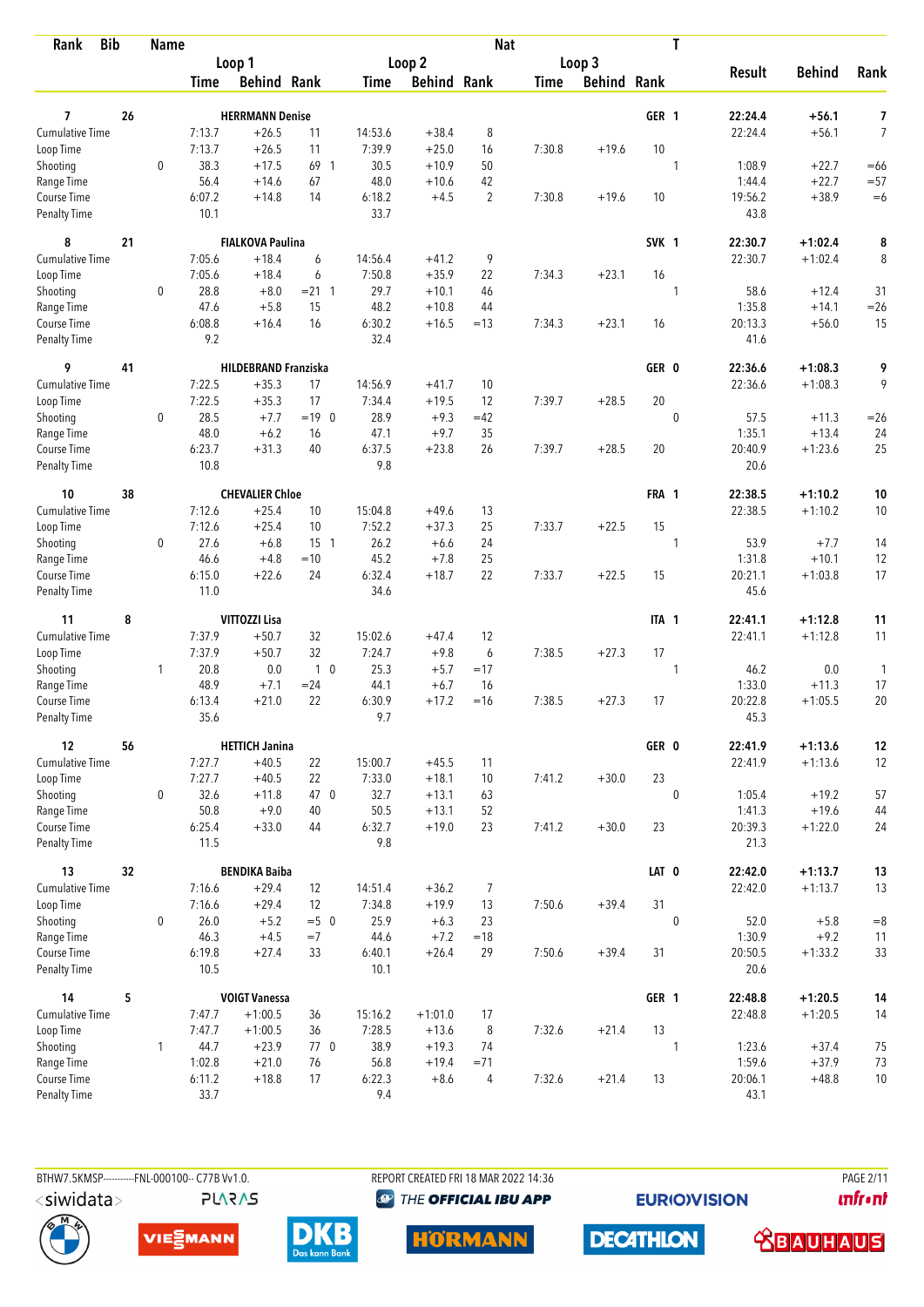| <b>Bib</b><br>Rank                 |    | <b>Name</b>    |                  |                                   |                 |                |                     | <b>Nat</b>          |             |                    |                  | T              |                   |               |                |
|------------------------------------|----|----------------|------------------|-----------------------------------|-----------------|----------------|---------------------|---------------------|-------------|--------------------|------------------|----------------|-------------------|---------------|----------------|
|                                    |    |                |                  | Loop 1                            |                 |                | Loop 2              |                     |             | Loop 3             |                  |                |                   |               |                |
|                                    |    |                | Time             | <b>Behind Rank</b>                |                 | Time           | <b>Behind Rank</b>  |                     | <b>Time</b> | <b>Behind Rank</b> |                  |                | <b>Result</b>     | <b>Behind</b> | Rank           |
| 15                                 | 79 |                |                  | <b>FEMSTEINEVIK Ragnhild</b>      |                 |                |                     |                     |             |                    | NOR <sub>2</sub> |                | 22:54.7           | $+1:26.4$     | 15             |
| <b>Cumulative Time</b>             |    |                | 7:28.5           | $+41.3$                           | 23              | 15:22.0        | $+1:06.8$           | 19                  |             |                    |                  |                | 22:54.7           | $+1:26.4$     | 15             |
| Loop Time                          |    |                | 7:28.5           | $+41.3$                           | 23              | 7:53.5         | $+38.6$             | 26                  | 7:32.7      | $+21.5$            | 14               |                |                   |               |                |
| Shooting                           |    | 1              | 29.6             | $+8.8$                            | 26 <sub>1</sub> | 28.5           | $+8.9$              | $=39$               |             |                    |                  | $\overline{2}$ | 58.1              | $+11.9$       | 29             |
| Range Time                         |    |                | 46.3             | $+4.5$                            | $=7$            | 46.8           | $+9.4$              | 34                  |             |                    |                  |                | 1:33.1            | $+11.4$       | 18             |
| Course Time                        |    |                | 6:05.8           | $+13.4$                           | 10              | 6:31.6         | $+17.9$             | 20                  | 7:32.7      | $+21.5$            | 14               |                | 20:10.1           | $+52.8$       | 14             |
| <b>Penalty Time</b>                |    |                | 36.4             |                                   |                 | 35.1           |                     |                     |             |                    |                  |                | 1:11.5            |               |                |
| 16                                 | 36 |                |                  | <b>NILSSON Stina</b>              |                 |                |                     |                     |             |                    | SWE 2            |                | 22:58.3           | $+1:30.0$     | 16             |
| Cumulative Time                    |    |                | 7:26.9           | $+39.7$                           | 21              | 15:12.7        | $+57.5$             | 16                  |             |                    |                  |                | 22:58.3           | $+1:30.0$     | 16             |
| Loop Time                          |    |                | 7:26.9           | $+39.7$                           | 21              | 7:45.8         | $+30.9$             | 19                  | 7:45.6      | $+34.4$            | 28               |                |                   |               |                |
| Shooting                           |    | $\mathbf{1}$   | 40.8             | $+20.0$                           | $= 72 \quad 1$  | 31.8           | $+12.2$             | $= 57$              |             |                    |                  | $\overline{2}$ | 1:12.7            | $+26.5$       | 71             |
| Range Time                         |    |                | 57.2             | $+15.4$                           | 68              | 49.7           | $+12.3$             | $=48$               |             |                    |                  |                | 1:46.9            | $+25.2$       | $=64$          |
| Course Time                        |    |                | 5:56.8           | $+4.4$                            | 3               | 6:22.9         | $+9.2$              | 5                   | 7:45.6      | $+34.4$            | 28               |                | 20:05.3           | $+48.0$       | 9              |
| Penalty Time                       |    |                | 32.9             |                                   |                 | 33.2           |                     |                     |             |                    |                  |                | 1:06.1            |               |                |
| 17                                 | 13 |                |                  | <b>OEBERG Elvira</b>              |                 |                |                     |                     |             |                    | SWE 3            |                | 22:59.0           | $+1:30.7$     | 17             |
| <b>Cumulative Time</b>             |    |                | 8:16.5           | $+1:29.3$                         | 61              | 15:35.5        | $+1:20.3$           | 24                  |             |                    |                  |                | 22:59.0           | $+1:30.7$     | 17             |
| Loop Time                          |    |                | 8:16.5           | $+1:29.3$                         | 61              | 7:19.0         | $+4.1$              | $\overline{2}$      | 7:23.5      | $+12.3$            | 5                |                |                   |               |                |
| Shooting                           |    | 3              | 35.3             | $+14.5$                           | $= 580$         | 27.5           | $+7.9$              | $=30$               |             |                    |                  | 3              | 1:02.8            | $+16.6$       | 43             |
| Range Time                         |    |                | 52.3             | $+10.5$                           | $=47$           | 46.1           | $+8.7$              | 29                  |             |                    |                  |                | 1:38.4            | $+16.7$       | 32             |
| Course Time<br><b>Penalty Time</b> |    |                | 5:59.7<br>1:24.5 | $+7.3$                            | 6               | 6:23.5<br>9.4  | $+9.8$              | 6                   | 7:23.5      | $+12.3$            | 5                |                | 19:46.7<br>1:33.9 | $+29.4$       | 3              |
| 18                                 | 27 |                |                  | <b>HAECKI Lena</b>                |                 |                |                     |                     |             |                    | SUI <sub>2</sub> |                | 23:02.9           |               |                |
|                                    |    |                | 8:09.9           | $+1:22.7$                         |                 | 15:33.8        |                     |                     |             |                    |                  |                | 23:02.9           | $+1:34.6$     | 18             |
| <b>Cumulative Time</b>             |    |                | 8:09.9           | $+1:22.7$                         | 59<br>59        | 7:23.9         | $+1:18.6$<br>$+9.0$ | 22                  | 7:29.1      |                    | 9                |                |                   | $+1:34.6$     | 18             |
| Loop Time                          |    | $\overline{2}$ | 30.5             | $+9.7$                            | 32 0            | 21.4           | $+1.8$              | $\overline{4}$<br>3 |             | $+17.9$            |                  | $\overline{2}$ | 52.0              | $+5.8$        | $=8$           |
| Shooting<br>Range Time             |    |                | 49.9             | $+8.1$                            | $=29$           | 39.9           | $+2.5$              | $=4$                |             |                    |                  |                | 1:29.8            | $+8.1$        | 9              |
| Course Time                        |    |                | 6:19.1           | $+26.7$                           | 30              | 6:34.4         | $+20.7$             | 25                  | 7:29.1      | $+17.9$            | 9                |                | 20:22.6           | $+1:05.3$     | 19             |
| <b>Penalty Time</b>                |    |                | 1:00.9           |                                   |                 | 9.6            |                     |                     |             |                    |                  |                | 1:10.5            |               |                |
| 19                                 | 44 |                |                  | <b>KNOTTEN Karoline Offigstad</b> |                 |                |                     |                     |             |                    | NOR 1            |                | 23:06.6           | $+1:38.3$     | 19             |
| Cumulative Time                    |    |                | 7:11.2           | $+24.0$                           | 9               | 15:11.8        | $+56.6$             | 14                  |             |                    |                  |                | 23:06.6           | $+1:38.3$     | 19             |
| Loop Time                          |    |                | 7:11.2           | $+24.0$                           | 9               | 8:00.6         | $+45.7$             | $= 28$              | 7:54.8      | $+43.6$            | $=40$            |                |                   |               |                |
| Shooting                           |    | $\mathbf 0$    | 24.9             | $+4.1$                            | 3 <sub>1</sub>  | 22.1           | $+2.5$              | 4                   |             |                    |                  | 1              | 47.0              | $+0.8$        | 3              |
| Range Time                         |    |                | 41.8             | 0.0                               | 1               | 39.9           | $+2.5$              | $=4$                |             |                    |                  |                | 1:21.7            | $0.0\,$       | 1              |
| Course Time                        |    |                | 6:17.6           | $+25.2$                           | $= 27$          | 6:44.7         | $+31.0$             | 36                  | 7:54.8      | $+43.6$            | $=40$            |                | 20:57.1           | $+1:39.8$     | 35             |
| <b>Penalty Time</b>                |    |                | 11.8             |                                   |                 | 36.0           |                     |                     |             |                    |                  |                | 47.8              |               |                |
| 20                                 | 18 |                |                  | <b>ZDOUC Dunja</b>                |                 |                |                     |                     |             |                    | AUT <sub>1</sub> |                | 23:07.2           | $+1:38.9$     | 20             |
| Cumulative Time                    |    |                | 7:08.4           | $+21.2$                           | $\overline{7}$  | 15:12.6        | $+57.4$             | 15                  |             |                    |                  |                | 23:07.2           | $+1:38.9$     | 20             |
| Loop Time                          |    |                | 7:08.4           | $+21.2$                           | $\overline{7}$  | 8:04.2         | $+49.3$             | 31                  | 7:54.6      | $+43.4$            | 39               |                |                   |               |                |
| Shooting                           |    | 0              | 26.5             | $+5.7$                            | $=7$ 1          | 23.2           | $+3.6$              | 6                   |             |                    |                  | 1              | 49.8              | $+3.6$        | 6              |
| Range Time                         |    |                | 44.7             | $+2.9$                            | 6               | 42.2           | $+4.8$              | $\overline{7}$      |             |                    |                  |                | 1:26.9            | $+5.2$        | $\overline{4}$ |
| Course Time<br>Penalty Time        |    |                | 6:13.2<br>10.5   | $+20.8$                           | 21              | 6:47.0<br>35.0 | $+33.3$             | $=41$               | 7:54.6      | $+43.4$            | 39               |                | 20:54.8<br>45.5   | $+1:37.5$     | 34             |
| 21                                 | 37 |                |                  | <b>KINNUNEN Nastassia</b>         |                 |                |                     |                     |             |                    | FIN 0            |                | 23:10.7           | $+1:42.4$     | 21             |
| <b>Cumulative Time</b>             |    |                | 7:26.0           | $+38.8$                           | 20              | 15:25.8        | $+1:10.6$           | 20                  |             |                    |                  |                | 23:10.7           | $+1:42.4$     | 21             |
| Loop Time                          |    |                | 7:26.0           | $+38.8$                           | 20              | 7:59.8         | $+44.9$             | 27                  | 7:44.9      | $+33.7$            | 27               |                |                   |               |                |
| Shooting                           |    | 0              | 32.5             | $+11.7$                           | $=45$ 0         | 48.5           | $+28.9$             | 77                  |             |                    |                  | $\mathbf 0$    | 1:21.0            | $+34.8$       | 74             |
| Range Time                         |    |                | 51.8             | $+10.0$                           | 45              | 1:08.2         | $+30.8$             | 75                  |             |                    |                  |                | 2:00.0            | $+38.3$       | 74             |
| Course Time                        |    |                | 6:23.2           | $+30.8$                           | 39              | 6:41.8         | $+28.1$             | 31                  | 7:44.9      | $+33.7$            | 27               |                | 20:49.9           | $+1:32.6$     | 32             |
| Penalty Time                       |    |                | 11.0             |                                   |                 | 9.8            |                     |                     |             |                    |                  |                | 20.8              |               |                |
| 22                                 | 15 |                |                  | <b>EDER Mari</b>                  |                 |                |                     |                     |             |                    | FIN <sub>3</sub> |                | 23:11.6           | $+1:43.3$     | ${\bf 22}$     |
| Cumulative Time                    |    |                | 7:36.0           | $+48.8$                           | 29              | 15:47.4        | $+1:32.2$           | 30                  |             |                    |                  |                | 23:11.6           | $+1:43.3$     | 22             |
| Loop Time                          |    |                | 7:36.0           | $+48.8$                           | 29              | 8:11.4         | $+56.5$             | 35                  | 7:24.2      | $+13.0$            | 6                |                |                   |               |                |
| Shooting                           |    | 1              | 37.1             | $+16.3$                           | $=65$ 2         | 27.5           | $+7.9$              | $= 30$              |             |                    |                  | 3              | 1:04.7            | $+18.5$       | 53             |
| Range Time                         |    |                | 54.5             | $+12.7$                           | 57              | 45.4           | $+8.0$              | 26                  |             |                    |                  |                | 1:39.9            | $+18.2$       | $= 37$         |
| Course Time                        |    |                | 6:06.3           | $+13.9$                           | 11              | 6:25.9         | $+12.2$             | 9                   | 7:24.2      | $+13.0$            | 6                |                | 19:56.4           | $+39.1$       | 8              |
| <b>Penalty Time</b>                |    |                | 35.2             |                                   |                 | 1:00.1         |                     |                     |             |                    |                  |                | 1:35.3            |               |                |

**PLARAS** 

BTHW7.5KMSP----------FNL-000100-- C77B Vv1.0. REPORT CREATED FRI 18 MAR 2022 14:36 PAGE 3/11 <sup><sup>9</sup> THE OFFICIAL IBU APP</sup>

**HORMANN** 

**DECATHLON** 

**EURIOVISION** 

*<u><u>Infront</u>*</u>

 **<u>CBAUHAUS</u>** 





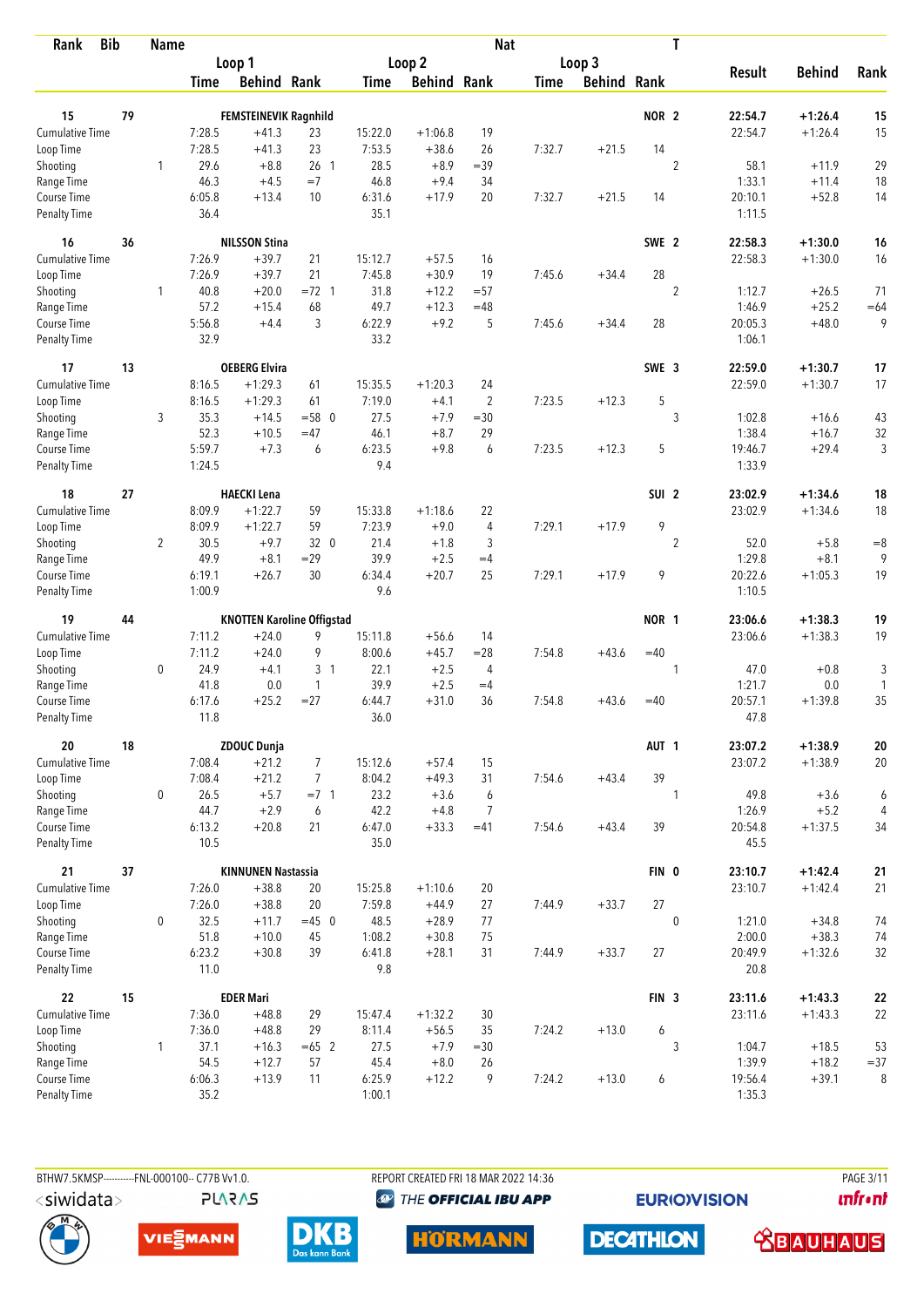| Rank                        | <b>Bib</b> | <b>Name</b>    |                |                                   |                  |                |                    | <b>Nat</b>     |        |                    |                  | T              |                   |               |        |
|-----------------------------|------------|----------------|----------------|-----------------------------------|------------------|----------------|--------------------|----------------|--------|--------------------|------------------|----------------|-------------------|---------------|--------|
|                             |            |                |                | Loop 1                            |                  |                | Loop 2             |                |        | Loop 3             |                  |                |                   |               |        |
|                             |            |                | Time           | <b>Behind Rank</b>                |                  | Time           | <b>Behind Rank</b> |                | Time   | <b>Behind Rank</b> |                  |                | <b>Result</b>     | <b>Behind</b> | Rank   |
| 23                          | 46         |                |                | <b>PERSSON Linn</b>               |                  |                |                    |                |        |                    | SWE 2            |                | 23:13.3           | $+1:45.0$     | 23     |
| Cumulative Time             |            |                | 7:52.1         | $+1:04.9$                         | 42               | 15:41.4        | $+1:26.2$          | 26             |        |                    |                  |                | 23:13.3           | $+1:45.0$     | 23     |
| Loop Time                   |            |                | 7:52.1         | $+1:04.9$                         | 42               | 7:49.3         | $+34.4$            | 20             | 7:31.9 | $+20.7$            | 12               |                |                   |               |        |
| Shooting                    |            | 1              | 32.0           | $+11.2$                           | 44 1             | 25.4           | $+5.8$             | 19             |        |                    |                  | $\overline{c}$ | 57.5              | $+11.3$       | $=26$  |
| Range Time                  |            |                | 50.1           | $+8.3$                            | 32               | 44.0           | $+6.6$             | $=13$          |        |                    |                  |                | 1:34.1            | $+12.4$       | 21     |
| Course Time                 |            |                | 6:27.3         | $+34.9$                           | 48               | 6:31.3         | $+17.6$            | $=18$          | 7:31.9 | $+20.7$            | 12               |                | 20:30.5           | $+1:13.2$     | 23     |
| Penalty Time                |            |                | 34.7           |                                   |                  | 34.0           |                    |                |        |                    |                  |                | 1:08.7            |               |        |
| 24                          | 61         |                |                | <b>NILSSON Emma</b>               |                  |                |                    |                |        |                    | SWE 0            |                | 23:19.1           | $+1:50.8$     | 24     |
| <b>Cumulative Time</b>      |            |                | 7:29.1         | $+41.9$                           | 25               | 15:21.1        | $+1:05.9$          | 18             |        |                    |                  |                | 23:19.1           | $+1:50.8$     | 24     |
| Loop Time                   |            |                | 7:29.1         | $+41.9$                           | 25               | 7:52.0         | $+37.1$            | 24             | 7:58.0 | $+46.8$            | 46               |                |                   |               |        |
| Shooting                    |            | 0              | 33.0           | $+12.2$                           | $=500$           | 31.0           | $+11.4$            | $= 53$         |        |                    |                  | $\mathbf{0}$   | 1:04.0            | $+17.8$       | 49     |
| Range Time                  |            |                | 52.4           | $+10.6$                           | 50               | 52.2           | $+14.8$            | $=61$          |        |                    |                  |                | 1:44.6            | $+22.9$       | 59     |
| Course Time                 |            |                | 6:25.5         | $+33.1$                           | 45               | 6:49.6         | $+35.9$            | 44             | 7:58.0 | $+46.8$            | 46               |                | 21:13.1           | $+1:55.8$     | $=44$  |
| Penalty Time                |            |                | 11.2           |                                   |                  | 10.2           |                    |                |        |                    |                  |                | 21.4              |               |        |
| 25                          | 39         |                |                | <b>FIALKOVA Ivona</b>             |                  |                |                    |                |        |                    | SVK <sub>2</sub> |                | 23:19.7           | $+1:51.4$     | 25     |
| <b>Cumulative Time</b>      |            |                | 8:25.3         | $+1:38.1$                         | 65               | 15:53.3        | $+1:38.1$          | 34             |        |                    |                  |                | 23:19.7           | $+1:51.4$     | 25     |
| Loop Time                   |            |                | 8:25.3         | $+1:38.1$                         | 65               | 7:28.0         | $+13.1$            | $\overline{7}$ | 7:26.4 | $+15.2$            | $\overline{7}$   |                |                   |               |        |
| Shooting                    |            | $\overline{2}$ | 43.1           | $+22.3$                           | 75 0             | 26.8           | $+7.2$             | 25             |        |                    |                  | $\overline{2}$ | 1:09.9            | $+23.7$       | 68     |
| Range Time                  |            |                | 1:02.6         | $+20.8$                           | 75               | 44.0           | $+6.6$             | $=13$          |        |                    |                  |                | 1:46.6            | $+24.9$       | 63     |
| Course Time                 |            |                | 6:22.7         | $+30.3$                           | 37               | 6:34.3         | $+20.6$            | 24             | 7:26.4 | $+15.2$            | $\overline{7}$   |                | 20:23.4           | $+1:06.1$     | 21     |
| Penalty Time                |            |                | 1:00.0         |                                   |                  | 9.7            |                    |                |        |                    |                  |                | 1:09.7            |               |        |
| 26                          | 7          |                |                | <b>TANDREVOLD Ingrid Landmark</b> |                  |                |                    |                |        |                    | NOR <sub>2</sub> |                | 23:22.9           | $+1:54.6$     | 26     |
| Cumulative Time             |            |                | 7:28.8         | $+41.6$                           | 24               | 15:43.8        | $+1:28.6$          | 28             |        |                    |                  |                | 23:22.9           | $+1:54.6$     | 26     |
| Loop Time                   |            |                | 7:28.8         | $+41.6$                           | 24               | 8:15.0         | $+1:00.1$          | 38             | 7:39.1 | $+27.9$            | 18               |                |                   |               |        |
| Shooting                    |            | $\mathbf{1}$   | 31.8           | $+11.0$                           | 43 1             | 25.7           | $+6.1$             | $= 20$         |        |                    |                  | 2              | 57.6              | $+11.4$       | 28     |
| Range Time                  |            |                | 51.4           | $+9.6$                            | 42               | 1:11.1         | $+33.7$            | 77             |        |                    |                  |                | 2:02.5            | $+40.8$       | 75     |
| Course Time                 |            |                | 6:01.3<br>36.1 | $+8.9$                            | $\overline{7}$   | 6:29.5<br>34.4 | $+15.8$            | 12             | 7:39.1 | $+27.9$            | 18               |                | 20:09.9<br>1:10.5 | $+52.6$       | $=12$  |
| <b>Penalty Time</b>         |            |                |                |                                   |                  |                |                    |                |        |                    |                  |                |                   |               |        |
| 27                          | 16         |                |                | <b>BRORSSON Mona</b>              |                  |                |                    |                |        |                    | SWE 1            |                | 23:25.4           | $+1:57.1$     | 27     |
| <b>Cumulative Time</b>      |            |                | 7:24.4         | $+37.2$                           | 18               | 15:31.3        | $+1:16.1$          | 21             |        |                    |                  |                | 23:25.4           | $+1:57.1$     | 27     |
| Loop Time                   |            |                | 7:24.4         | $+37.2$                           | 18               | 8:06.9         | $+52.0$            | 32             | 7:54.1 | $+42.9$            | 38               |                |                   |               |        |
| Shooting                    |            | $\mathbf 0$    | 36.8           | $+16.0$                           | 63 1             | 27.5           | $+7.9$             | $=30$          |        |                    |                  | 1              | 1:04.3            | $+18.1$       | $=50$  |
| Range Time                  |            |                | 54.1           | $+12.3$                           | 56               | 46.4           | $+9.0$             | $= 31$         |        |                    |                  |                | 1:40.5            | $+18.8$       | 39     |
| Course Time<br>Penalty Time |            |                | 6:19.7<br>10.6 | $+27.3$                           | 32               | 6:45.0<br>35.5 | $+31.3$            | 37             | 7:54.1 | $+42.9$            | 38               |                | 20:58.8<br>46.1   | $+1:41.5$     | 36     |
|                             |            |                |                |                                   |                  |                |                    |                |        |                    |                  |                |                   |               |        |
| 28                          | 69         |                |                | <b>BOTET Paula</b>                |                  |                |                    |                |        |                    | FRA 1            |                | 23:28.4           | $+2:00.1$     | 28     |
| Cumulative Time             |            |                | 7:18.3         | $+31.1$                           | 13               | 15:36.7        | $+1:21.5$          | 25             |        |                    |                  |                | 23:28.4           | $+2:00.1$     | 28     |
| Loop Time                   |            |                | 7:18.3         | $+31.1$                           | 13               | 8:18.4         | $+1:03.5$          | 45             | 7:51.7 | $+40.5$            | 33               |                |                   |               |        |
| Shooting                    |            | $\mathbf 0$    | 32.5           | $+11.7$                           | $=45$ 1          | 32.9           | $+13.3$            | $=64$          |        |                    |                  | 1              | 1:05.5            | $+19.3$       | 58     |
| Range Time<br>Course Time   |            |                | 50.2           | $+8.4$<br>$+25.2$                 | $= 33$<br>$= 27$ | 51.7           | $+14.3$            | 60<br>47       |        |                    | 33               |                | 1:41.9<br>21:00.2 | $+20.2$       | 46     |
| <b>Penalty Time</b>         |            |                | 6:17.6<br>10.5 |                                   |                  | 6:50.9<br>35.8 | $+37.2$            |                | 7:51.7 | $+40.5$            |                  |                | 46.3              | $+1:42.9$     | $38\,$ |
| 29                          | 12         |                |                | <b>TODOROVA Milena</b>            |                  |                |                    |                |        |                    | BUL 2            |                | 23:34.6           | $+2:06.3$     | 29     |
| <b>Cumulative Time</b>      |            |                | 7:20.7         | $+33.5$                           | 15               | 15:55.2        | $+1:40.0$          | 36             |        |                    |                  |                | 23:34.6           | $+2:06.3$     | 29     |
| Loop Time                   |            |                | 7:20.7         | $+33.5$                           | 15               | 8:34.5         | $+1:19.6$          | 60             | 7:39.4 | $+28.2$            | 19               |                |                   |               |        |
| Shooting                    |            | 0              | 26.0           | $+5.2$                            | $=5$ 2           | 35.8           | $+16.2$            | 70             |        |                    |                  | $\overline{2}$ | 1:01.9            | $+15.7$       | 41     |
| Range Time                  |            |                | 46.6           | $+4.8$                            | $=10$            | 55.5           | $+18.1$            | 69             |        |                    |                  |                | 1:42.1            | $+20.4$       | $=47$  |
| Course Time                 |            |                | 6:24.6         | $+32.2$                           | $=41$            | 6:38.4         | $+24.7$            | 27             | 7:39.4 | $+28.2$            | 19               |                | 20:42.4           | $+1:25.1$     | 28     |
| Penalty Time                |            |                | 9.5            |                                   |                  | 1:00.6         |                    |                |        |                    |                  |                | 1:10.1            |               |        |
| 30                          | 48         |                |                | <b>GASPARIN Elisa</b>             |                  |                |                    |                |        |                    | SUI <sub>2</sub> |                | 23:38.7           | $+2:10.4$     | $30\,$ |
| Cumulative Time             |            |                | 7:43.3         | $+56.1$                           | 34               | 15:52.5        | $+1:37.3$          | 33             |        |                    |                  |                | 23:38.7           | $+2:10.4$     | $30\,$ |
| Loop Time                   |            |                | 7:43.3         | $+56.1$                           | 34               | 8:09.2         | $+54.3$            | 34             | 7:46.2 | $+35.0$            | 29               |                |                   |               |        |
| Shooting                    |            | 1              | 31.1           | $+10.3$                           | $=37.1$          | 28.5           | $+8.9$             | $=39$          |        |                    |                  | $\overline{c}$ | 59.7              | $+13.5$       | 36     |
| Range Time                  |            |                | 49.9           | $+8.1$                            | $=29$            | 46.4           | $+9.0$             | $= 31$         |        |                    |                  |                | 1:36.3            | $+14.6$       | 28     |
| Course Time                 |            |                | 6:16.8         | $+24.4$                           | 26               | 6:45.3         | $+31.6$            | 38             | 7:46.2 | $+35.0$            | 29               |                | 20:48.3           | $+1:31.0$     | 30     |
| Penalty Time                |            |                | 36.6           |                                   |                  | 37.5           |                    |                |        |                    |                  |                | 1:14.1            |               |        |

BTHW7.5KMSP-----------FNL-000100-- C77B Vv1.0. **PLARAS**  REPORT CREATED FRI 18 MAR 2022 14:36

<sup><sup>9</sup> THE OFFICIAL IBU APP</sup>

**EURIOVISION** 

**PAGE 4/11** *<u><u>Infront</u>*</u>









 **<u>CBAUHAUS</u>**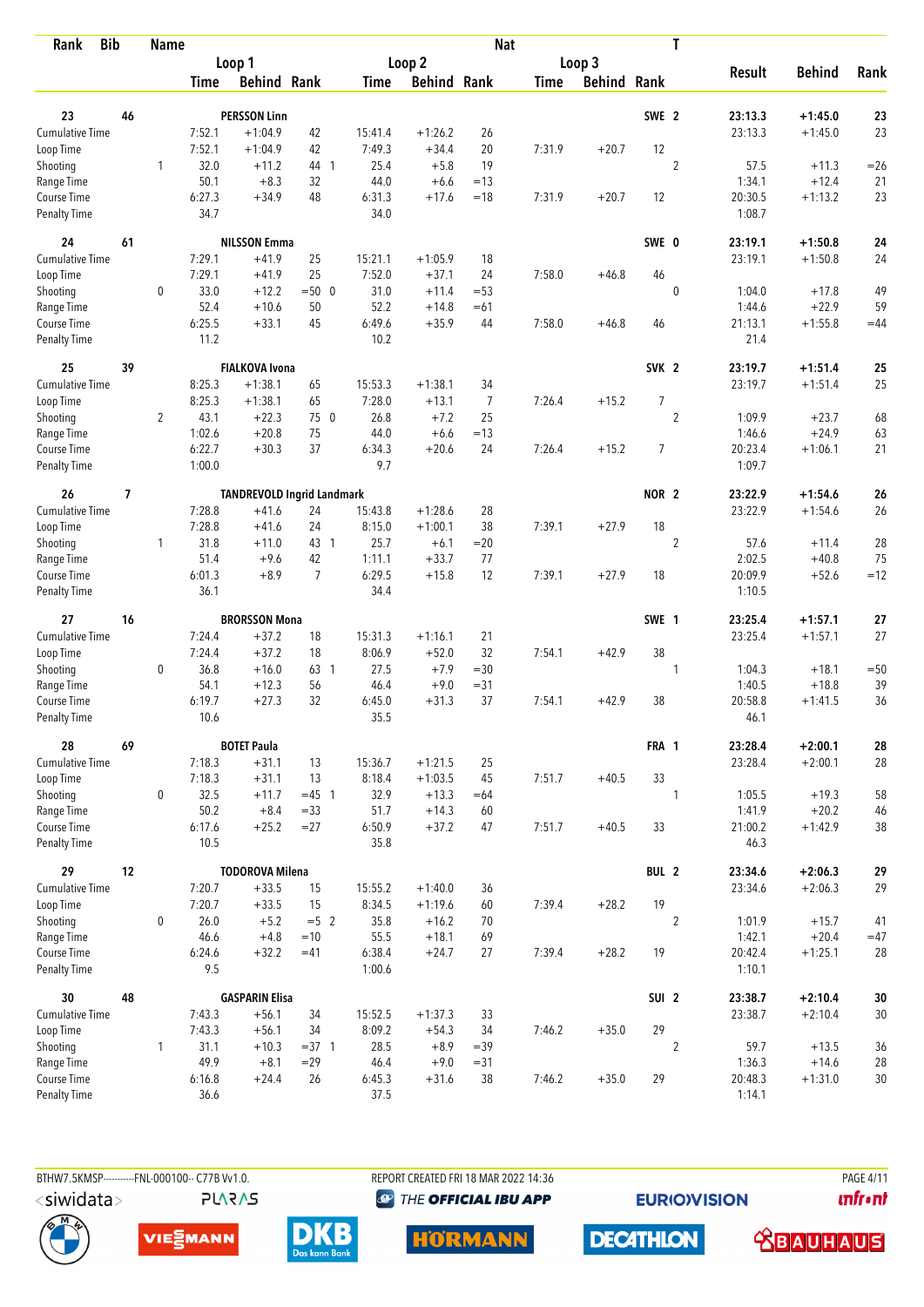| Rank                               | <b>Bib</b> | <b>Name</b>  |                |                           |                 |                |                    | <b>Nat</b>   |             |                    |              | T           |                   |                      |             |
|------------------------------------|------------|--------------|----------------|---------------------------|-----------------|----------------|--------------------|--------------|-------------|--------------------|--------------|-------------|-------------------|----------------------|-------------|
|                                    |            |              |                | Loop 1                    |                 |                | Loop <sub>2</sub>  |              |             | Loop 3             |              |             |                   |                      |             |
|                                    |            |              | Time           | <b>Behind Rank</b>        |                 | Time           | <b>Behind Rank</b> |              | <b>Time</b> | <b>Behind Rank</b> |              |             | <b>Result</b>     | <b>Behind</b>        | Rank        |
| 31                                 | 58         |              |                | <b>VOBORNIKOVA Tereza</b> |                 |                |                    |              |             |                    | CZE 1        |             | 23:43.4           | $+2:15.1$            | 31          |
| Cumulative Time                    |            |              | 7:57.7         | $+1:10.5$                 | 47              | 15:42.8        | $+1:27.6$          | 27           |             |                    |              |             | 23:43.4           | $+2:15.1$            | 31          |
| Loop Time                          |            |              | 7:57.7         | $+1:10.5$                 | 47              | 7:45.1         | $+30.2$            | 18           | 8:00.6      | $+49.4$            | 49           |             |                   |                      |             |
| Shooting                           |            | 1            | 29.9           | $+9.1$                    | $= 28$ 0        | 29.5           | $+9.9$             | $=44$        |             |                    |              | 1           | 59.4              | $+13.2$              | 33          |
| Range Time                         |            |              | 49.7           | $+7.9$                    | 28              | 47.6           | $+10.2$            | 38           |             |                    |              |             | 1:37.3            | $+15.6$              | 29          |
| Course Time                        |            |              | 6:32.9         | $+40.5$                   | 58              | 6:47.0         | $+33.3$            | $=41$        | 8:00.6      | $+49.4$            | 49           |             | 21:20.5           | $+2:03.2$            | 48          |
| <b>Penalty Time</b>                |            |              | 35.1           |                           |                 | 10.5           |                    |              |             |                    |              |             | 45.6              |                      |             |
| 32                                 | 6          |              |                | <b>LIE</b> Lotte          |                 |                |                    |              |             |                    | BEL 1        |             | 23:43.8           | $+2:15.5$            | 32          |
| <b>Cumulative Time</b>             |            |              | 7:21.0         | $+33.8$                   | 16              | 15:35.2        | $+1:20.0$          | 23           |             |                    |              |             | 23:43.8           | $+2:15.5$            | 32          |
| Loop Time                          |            |              | 7:21.0         | $+33.8$                   | 16              | 8:14.2         | $+59.3$            | 37           | 8:08.6      | $+57.4$            | 56           |             |                   |                      |             |
| Shooting                           |            | 0            | 31.0           | $+10.2$                   | 36 1            | 24.9           | $+5.3$             | 16           |             |                    |              | 1           | 55.9              | $+9.7$               | $= 22$      |
| Range Time                         |            |              | 50.3           | $+8.5$                    | $= 36$          | 44.6           | $+7.2$             | $=18$        |             |                    |              |             | 1:34.9            | $+13.2$              | 23          |
| Course Time                        |            |              | 6:21.0         | $+28.6$                   | 34              | 6:53.2         | $+39.5$            | 51           | 8:08.6      | $+57.4$            | 56           |             | 21:22.8           | $+2:05.5$            | 50          |
| Penalty Time                       |            |              | 9.7            |                           |                 | 36.4           |                    |              |             |                    |              |             | 46.1              |                      |             |
| 33                                 | 4          |              |                | <b>TACHIZAKI Fuyuko</b>   |                 |                |                    |              |             |                    | <b>JPN 1</b> |             | 23:47.2           | $+2:18.9$            | 33          |
| <b>Cumulative Time</b>             |            |              | 7:56.4         | $+1:09.2$                 | 45              | 15:48.3        | $+1:33.1$          | 31           |             |                    |              |             | 23:47.2           | $+2:18.9$            | 33          |
| Loop Time                          |            |              | 7:56.4         | $+1:09.2$                 | 45              | 7:51.9         | $+37.0$            | 23           | 7:58.9      | $+47.7$            | 47           |             |                   |                      |             |
| Shooting                           |            | 1            | 28.0           | $+7.2$                    | 17 <sub>0</sub> | 27.1           | $+7.5$             | $=28$        |             |                    |              | 1           | 55.2              | $+9.0$               | 20          |
| Range Time                         |            |              | 48.4<br>6:31.6 | $+6.6$<br>$+39.2$         | $=20$<br>$= 54$ | 50.7           | $+13.3$<br>$+37.3$ | $= 53$<br>48 | 7:58.9      | $+47.7$            | 47           |             | 1:39.1            | $+17.4$<br>$+2:04.2$ | 36<br>49    |
| Course Time<br><b>Penalty Time</b> |            |              | 36.4           |                           |                 | 6:51.0<br>10.2 |                    |              |             |                    |              |             | 21:21.5<br>46.6   |                      |             |
| 34                                 | 33         |              |                | <b>TALIHAERM Johanna</b>  |                 |                |                    |              |             |                    | EST 0        |             | 23:50.8           | $+2:22.5$            | 34          |
| Cumulative Time                    |            |              | 7:36.6         | $+49.4$                   | 30              | 15:48.7        | $+1:33.5$          | 32           |             |                    |              |             | 23:50.8           | $+2:22.5$            | 34          |
| Loop Time                          |            |              | 7:36.6         | $+49.4$                   | 30              | 8:12.1         | $+57.2$            | 36           | 8:02.1      | $+50.9$            | 50           |             |                   |                      |             |
| Shooting                           |            | 0            | 29.9           | $+9.1$                    | $= 28$ 0        | 35.4           | $+15.8$            | 69           |             |                    |              | $\mathbf 0$ | 1:05.3            | $+19.1$              | $= 55$      |
| Range Time                         |            |              | 50.2           | $+8.4$                    | $= 33$          | 54.6           | $+17.2$            | 68           |             |                    |              |             | 1:44.8            | $+23.1$              | 60          |
| Course Time                        |            |              | 6:35.7         | $+43.3$                   | 61              | 7:06.4         | $+52.7$            | 61           | 8:02.1      | $+50.9$            | 50           |             | 21:44.2           | $+2:26.9$            | 57          |
| <b>Penalty Time</b>                |            |              | 10.7           |                           |                 | 11.1           |                    |              |             |                    |              |             | 21.8              |                      |             |
| 35                                 | 71         |              |                | <b>REID Joanne</b>        |                 |                |                    |              |             |                    | USA 1        |             | 23:51.0           | $+2:22.7$            | 35          |
| <b>Cumulative Time</b>             |            |              | 7:31.5         | $+44.3$                   | 26              | 15:55.1        | $+1:39.9$          | 35           |             |                    |              |             | 23:51.0           | $+2:22.7$            | 35          |
| Loop Time                          |            |              | 7:31.5         | $+44.3$                   | 26              | 8:23.6         | $+1:08.7$          | 52           | 7:55.9      | $+44.7$            | 43           |             |                   |                      |             |
| Shooting                           |            | $\mathbf 0$  | 31.1           | $+10.3$                   | $=37.1$         | 27.5           | $+7.9$             | $=30$        |             |                    |              | 1           | 58.7              | $+12.5$              | 32          |
| Range Time                         |            |              | 50.7           | $+8.9$                    | 39              | 47.9           | $+10.5$            | $=40$        |             |                    |              |             | 1:38.6            | $+16.9$              | 33          |
| Course Time                        |            |              | 6:31.6         | $+39.2$                   | $= 54$          | 6:59.3         | $+45.6$            | 57           | 7:55.9      | $+44.7$            | 43           |             | 21:26.8           | $+2:09.5$            | 52          |
| <b>Penalty Time</b>                |            |              | 9.2            |                           |                 | 36.4           |                    |              |             |                    |              |             | 45.6              |                      |             |
| 36                                 | 29         |              |                | <b>SIMON Julia</b>        |                 |                |                    |              |             |                    | FRA 3        |             | 23:52.1           | $+2:23.8$            | 36          |
| <b>Cumulative Time</b>             |            |              | 7:20.2         | $+33.0$                   | 14              | 15:58.9        | $+1:43.7$          | 37           |             |                    |              |             | 23:52.1           | $+2:23.8$            | 36          |
| Loop Time                          |            |              | 7:20.2         | $+33.0$                   | 14              | 8:38.7         | $+1:23.8$          | 62           | 7:53.2      | $+42.0$            | 36           |             |                   |                      |             |
| Shooting                           |            | $\mathbf 0$  | 33.7<br>51.9   | $+12.9$                   | 53 3            | 22.7           | $+3.1$<br>$+3.6$   | 5            |             |                    |              | 3           | 56.5              | $+10.3$              | $= 24$      |
| Range Time<br>Course Time          |            |              | 6:18.4         | $+10.1$<br>$+26.0$        | 46<br>29        | 41.0<br>6:30.3 | $+16.6$            | 6<br>15      | 7:53.2      | $+42.0$            | 36           |             | 1:32.9<br>20:41.9 | $+11.2$<br>$+1:24.6$ | $=14$<br>27 |
| Penalty Time                       |            |              | 9.9            |                           |                 | 1:27.4         |                    |              |             |                    |              |             | 1:37.3            |                      |             |
| 37                                 | 40         |              |                | <b>BESCOND Anais</b>      |                 |                |                    |              |             |                    | FRA 4        |             | 23:52.3           | $+2:24.0$            | 37          |
| <b>Cumulative Time</b>             |            |              | 8:03.9         | $+1:16.7$                 | $= 51$          | 16:21.0        | $+2:05.8$          | 49           |             |                    |              |             | 23:52.3           | $+2:24.0$            | 37          |
| Loop Time                          |            |              | 8:03.9         | $+1:16.7$                 | $=51$           | 8:17.1         | $+1:02.2$          | 43           | 7:31.3      | $+20.1$            | 11           |             |                   |                      |             |
| Shooting                           |            | 2            | 36.1           | $+15.3$                   | $=60$ 2         | 28.1           | $+8.5$             | 38           |             |                    |              | 4           | 1:04.3            | $+18.1$              | $=50$       |
| Range Time                         |            |              | 55.8           | $+14.0$                   | $=62$           | 46.4           | $+9.0$             | $= 31$       |             |                    |              |             | 1:42.2            | $+20.5$              | $=50$       |
| Course Time                        |            |              | 6:08.4         | $+16.0$                   | 15              | 6:30.2         | $+16.5$            | $=13$        | 7:31.3      | $+20.1$            | 11           |             | 20:09.9           | $+52.6$              | $=12$       |
| <b>Penalty Time</b>                |            |              | 59.7           |                           |                 | 1:00.5         |                    |              |             |                    |              |             | 2:00.2            |                      |             |
| 38                                 | 68         |              |                | <b>COMOLA Samuela</b>     |                 |                |                    |              |             |                    | ITA 1        |             | 23:53.3           | $+2:25.0$            | 38          |
| <b>Cumulative Time</b>             |            |              | 7:55.5         | $+1:08.3$                 | 44              | 15:45.5        | $+1:30.3$          | 29           |             |                    |              |             | 23:53.3           | $+2:25.0$            | 38          |
| Loop Time                          |            |              | 7:55.5         | $+1:08.3$                 | 44              | 7:50.0         | $+35.1$            | 21           | 8:07.8      | $+56.6$            | 55           |             |                   |                      |             |
| Shooting                           |            | $\mathbf{1}$ | 27.4           | $+6.6$                    | $= 13 \ 0$      | 27.6           | $+8.0$             | $= 34$       |             |                    |              | 1           | 55.1              | $+8.9$               | $=18$       |
| Range Time<br>Course Time          |            |              | 53.1<br>6:25.7 | $+11.3$<br>$+33.3$        | 55<br>46        | 47.9<br>6:52.6 | $+10.5$<br>$+38.9$ | $=40$<br>50  | 8:07.8      | $+56.6$            | 55           |             | 1:41.0<br>21:26.1 | $+19.3$<br>$+2:08.8$ | 42<br>51    |
| Penalty Time                       |            |              | 36.7           |                           |                 | 9.5            |                    |              |             |                    |              |             | 46.2              |                      |             |
|                                    |            |              |                |                           |                 |                |                    |              |             |                    |              |             |                   |                      |             |

BTHW7.5KMSP-----------FNL-000100-- C77B Vv1.0.

REPORT CREATED FRI 18 MAR 2022 14:36 <sup><sup>9</sup> THE OFFICIAL IBU APP</sup>

**EURIOVISION** 

**PAGE 5/11** *<u><u>Infront</u>*</u>





**PLARAS** 





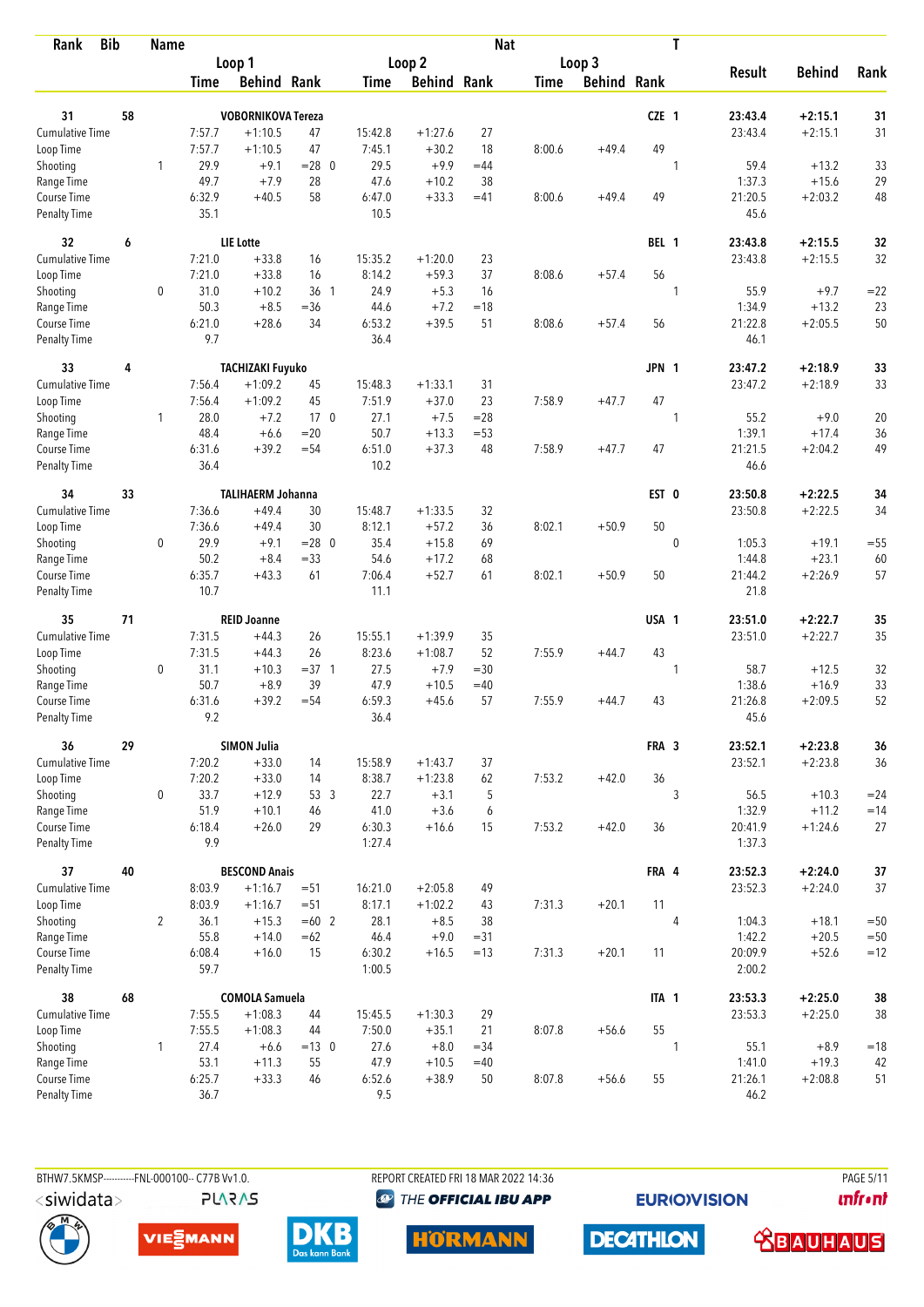| <b>Bib</b><br>Rank          |    | <b>Name</b>    |                |                         |                                |                |                    | <b>Nat</b>     |             |                    |                  | T              |                   |               |                |
|-----------------------------|----|----------------|----------------|-------------------------|--------------------------------|----------------|--------------------|----------------|-------------|--------------------|------------------|----------------|-------------------|---------------|----------------|
|                             |    |                |                | Loop 1                  |                                |                | Loop <sub>2</sub>  |                |             | Loop 3             |                  |                |                   |               |                |
|                             |    |                | <b>Time</b>    | <b>Behind Rank</b>      |                                | <b>Time</b>    | <b>Behind Rank</b> |                | <b>Time</b> | <b>Behind Rank</b> |                  |                | <b>Result</b>     | <b>Behind</b> | Rank           |
| 39                          | 19 |                |                | <b>OEBERG Hanna</b>     |                                |                |                    |                |             |                    | SWE 5            |                | 23:54.3           | $+2:26.0$     | 39             |
| Cumulative Time             |    |                | 8:30.3         | $+1:43.1$               | 69                             | 16:14.1        | $+1:58.9$          | $=44$          |             |                    |                  |                | 23:54.3           | $+2:26.0$     | 39             |
| Loop Time                   |    |                | 8:30.3         | $+1:43.1$               | 69                             | 7:43.8         | $+28.9$            | 17             | 7:40.2      | $+29.0$            | 22               |                |                   |               |                |
| Shooting                    |    | 4              | 27.4           | $+6.6$                  | $= 13 \quad 1$                 | 21.3           | $+1.7$             | $\overline{2}$ |             |                    |                  | 5              | 48.7              | $+2.5$        | $=4$           |
| Range Time                  |    |                | 44.3           | $+2.5$                  | 3                              | 39.4           | $+2.0$             | $\overline{2}$ |             |                    |                  |                | 1:23.7            | $+2.0$        | $\overline{2}$ |
| Course Time                 |    |                | 5:57.0         | $+4.6$                  | 5                              | 6:29.4         | $+15.7$            | 11             | 7:40.2      | $+29.0$            | 22               |                | 20:06.6           | $+49.3$       | 11             |
| <b>Penalty Time</b>         |    |                | 1:49.0         |                         |                                | 35.0           |                    |                |             |                    |                  |                | 2:24.0            |               |                |
| 40                          | 35 |                |                | <b>GASPARIN Aita</b>    |                                |                |                    |                |             |                    | SUI <sub>2</sub> |                | 24:00.5           | $+2:32.2$     | 40             |
| Cumulative Time             |    |                | 7:25.2         | $+38.0$                 | 19                             | 16:05.6        | $+1:50.4$          | 39             |             |                    |                  |                | 24:00.5           | $+2:32.2$     | 40             |
| Loop Time                   |    |                | 7:25.2         | $+38.0$                 | 19                             | 8:40.4         | $+1:25.5$          | 63             | 7:54.9      | $+43.7$            | 42               |                |                   |               |                |
| Shooting                    |    | 0              | 33.8           | $+13.0$                 | 54 2                           | 29.8           | $+10.2$            | 47             |             |                    |                  | $\overline{2}$ | 1:03.6            | $+17.4$       | 47             |
| Range Time                  |    |                | 53.0           | $+11.2$                 | $= 53$                         | 48.7           | $+11.3$            | 45             |             |                    |                  |                | 1:41.7            | $+20.0$       | 45             |
| Course Time                 |    |                | 6:21.4         | $+29.0$                 | 35                             | 6:46.8         | $+33.1$            | 40             | 7:54.9      | $+43.7$            | 42               |                | 21:03.1           | $+1:45.8$     | 41             |
| <b>Penalty Time</b>         |    |                | 10.8           |                         |                                | 1:04.9         |                    |                |             |                    |                  |                | 1:15.7            |               |                |
| 41                          | 63 |                |                | <b>OJA Regina</b>       |                                |                |                    |                |             |                    | EST <sub>2</sub> |                | 24:02.0           | $+2:33.7$     | 41             |
| Cumulative Time             |    |                | 8:25.5         | $+1:38.3$               | 66                             | 16:05.0        | $+1:49.8$          | 38             |             |                    |                  |                | 24:02.0           | $+2:33.7$     | 41             |
| Loop Time                   |    |                | 8:25.5         | $+1:38.3$               | 66                             | 7:39.5         | $+24.6$            | 15             | 7:57.0      | $+45.8$            | 44               |                |                   |               |                |
| Shooting                    |    | $\overline{2}$ | 29.5           | $+8.7$                  | $= 24 \ 0$                     | 24.7           | $+5.1$             | $=13$          |             |                    |                  | $\overline{2}$ | 54.3              | $+8.1$        | $=15$          |
| Range Time                  |    |                | 48.4           | $+6.6$                  | $=20$                          | 43.6           | $+6.2$             | 11             |             |                    |                  |                | 1:32.0            | $+10.3$       | 13             |
| Course Time                 |    |                | 6:35.2         | $+42.8$                 | $= 59$                         | 6:45.4         | $+31.7$            | 39             | 7:57.0      | $+45.8$            | 44               |                | 21:17.6           | $+2:00.3$     | 47             |
| <b>Penalty Time</b>         |    |                | 1:01.9         |                         |                                | 10.5           |                    |                |             |                    |                  |                | 1:12.4            |               |                |
| 42                          | 11 |                |                |                         | <b>BRAISAZ-BOUCHET Justine</b> |                |                    |                |             |                    | FRA 5            |                | 24:02.3           | $+2:34.0$     | 42             |
| Cumulative Time             |    |                | 8:19.4         | $+1:32.2$               | 64                             | 16:41.4        | $+2:26.2$          | 58             |             |                    |                  |                | 24:02.3           | $+2:34.0$     | 42             |
| Loop Time                   |    |                | 8:19.4         | $+1:32.2$               | 64                             | 8:22.0         | $+1:07.1$          | 48             | 7:20.9      | $+9.7$             | 4                |                |                   |               |                |
| Shooting                    |    | 3              | 42.6           | $+21.8$                 | 74 2                           | 33.8           | $+14.2$            | $=66$          |             |                    |                  | 5              | 1:16.4            | $+30.2$       | 72             |
| Range Time                  |    |                | 59.4           | $+17.6$                 | 73                             | 52.9           | $+15.5$            | 64             |             |                    |                  |                | 1:52.3            | $+30.6$       | 70             |
| Course Time                 |    |                | 5:56.9         | $+4.5$                  | $\overline{4}$                 | 6:31.3         | $+17.6$            | $=18$          | 7:20.9      | $+9.7$             | 4                |                | 19:49.1           | $+31.8$       | 5              |
| <b>Penalty Time</b>         |    |                | 1:23.1         |                         |                                | 57.8           |                    |                |             |                    |                  |                | 2:20.9            |               |                |
| 43                          | 17 |                |                | <b>LUNDER Emma</b>      |                                |                |                    |                |             |                    | CAN 3            |                | 24:02.9           | $+2:34.6$     | 43             |
| Cumulative Time             |    |                | 7:51.5         | $+1:04.3$               | 41                             | 16:11.3        | $+1:56.1$          | 42             |             |                    |                  |                | 24:02.9           | $+2:34.6$     | 43             |
| Loop Time                   |    |                | 7:51.5         | $+1:04.3$               | 41                             | 8:19.8         | $+1:04.9$          | 46             | 7:51.6      | $+40.4$            | 32               |                |                   |               |                |
| Shooting                    |    | $\mathbf{1}$   | 27.3           | $+6.5$                  | 12 <sub>2</sub>                | 19.6           | 0.0                | $\overline{1}$ |             |                    |                  | 3              | 46.9              | $+0.7$        | $\sqrt{2}$     |
| Range Time                  |    |                | 46.5           | $+4.7$                  | 9                              | 37.4           | 0.0                | $\mathbf{1}$   |             |                    |                  |                | 1:23.9            | $+2.2$        | 3              |
| Course Time                 |    |                | 6:29.9         | $+37.5$                 | 51                             | 6:41.2         | $+27.5$            | 30             | 7:51.6      | $+40.4$            | 32               |                | 21:02.7           | $+1:45.4$     | 40             |
| <b>Penalty Time</b>         |    |                | 35.1           |                         |                                | 1:01.2         |                    |                |             |                    |                  |                | 1:36.3            |               |                |
| 44                          | 75 |                |                | <b>GASPARIN Selina</b>  |                                |                |                    |                |             |                    | SUI <sub>3</sub> |                | 24:03.3           | $+2:35.0$     | 44             |
| <b>Cumulative Time</b>      |    |                | 7:38.6         | $+51.4$                 | 33                             | 16:11.0        | $+1:55.8$          | 41             |             |                    |                  |                | 24:03.3           | $+2:35.0$     | 44             |
| Loop Time                   |    |                | 7:38.6         | $+51.4$                 | 33                             | 8:32.4         | $+1:17.5$          | $= 57$         | 7:52.3      | $+41.1$            | $= 34$           |                |                   |               |                |
| Shooting                    |    | $\mathbf{1}$   | 30.9           | $+10.1$                 | $=34$ 2                        | 32.2           | $+12.6$            | 60             |             |                    |                  | 3              | 1:03.1            | $+16.9$       | 46             |
| Range Time                  |    |                | 50.3           | $+8.5$                  | $=36$                          | 50.8           | $+13.4$            | 56             |             |                    |                  |                | 1:41.1            | $+19.4$       | 43             |
| Course Time<br>Penalty Time |    |                | 6:11.9<br>36.4 | $+19.5$                 | 19                             | 6:42.9<br>58.7 | $+29.2$            | 32             | 7:52.3      | $+41.1$            | $=34$            |                | 20:47.1<br>1:35.1 | $+1:29.8$     | 29             |
| 45                          | 25 |                |                | <b>PREUSS Franziska</b> |                                |                |                    |                |             |                    | GER 4            |                | 24:03.7           | $+2:35.4$     | 45             |
| <b>Cumulative Time</b>      |    |                | 7:37.1         | $+49.9$                 | 31                             | 16:10.2        | $+1:55.0$          | 40             |             |                    |                  |                | 24:03.7           | $+2:35.4$     | 45             |
| Loop Time                   |    |                | 7:37.1         | $+49.9$                 | 31                             | 8:33.1         | $+1:18.2$          | 59             | 7:53.5      | $+42.3$            | 37               |                |                   |               |                |
| Shooting                    |    | $\mathbf{1}$   | 37.1           | $+16.3$                 | $=65$ 3                        | 25.7           | $+6.1$             | $=20$          |             |                    |                  | 4              | 1:02.9            | $+16.7$       | $=44$          |
| Range Time                  |    |                | 55.9           | $+14.1$                 | 64                             | 44.0           | $+6.6$             | $=13$          |             |                    |                  |                | 1:39.9            | $+18.2$       | $= 37$         |
| Course Time                 |    |                | 6:06.6         | $+14.2$                 | 12                             | 6:24.5         | $+10.8$            | 7              | 7:53.5      | $+42.3$            | 37               |                | 20:24.6           | $+1:07.3$     | 22             |
| Penalty Time                |    |                | 34.6           |                         |                                | 1:24.6         |                    |                |             |                    |                  |                | 1:59.2            |               |                |
| 46                          | 45 |                |                | LIEN Ida                |                                |                |                    |                |             |                    | NOR <sub>3</sub> |                | 24:06.7           | $+2:38.4$     | 46             |
| <b>Cumulative Time</b>      |    |                | 7:45.5         | $+58.3$                 | 35                             | 16:17.0        | $+2:01.8$          | 48             |             |                    |                  |                | 24:06.7           | $+2:38.4$     | 46             |
| Loop Time                   |    |                | 7:45.5         | $+58.3$                 | 35                             | 8:31.5         | $+1:16.6$          | 56             | 7:49.7      | $+38.5$            | $30\,$           |                |                   |               |                |
| Shooting                    |    | 1              | 36.1           | $+15.3$                 | $=60$ 2                        | 28.9           | $+9.3$             | $=42$          |             |                    |                  | 3              | 1:05.1            | $+18.9$       | 54             |
| Range Time                  |    |                | 55.7           | $+13.9$                 | 61                             | 49.7           | $+12.3$            | $=48$          |             |                    |                  |                | 1:45.4            | $+23.7$       | 61             |
| Course Time                 |    |                | 6:13.5         | $+21.1$                 | 23                             | 6:38.6         | $+24.9$            | 28             | 7:49.7      | $+38.5$            | 30               |                | 20:41.8           | $+1:24.5$     | 26             |
| <b>Penalty Time</b>         |    |                | 36.3           |                         |                                | 1:03.2         |                    |                |             |                    |                  |                | 1:39.5            |               |                |

**PLARAS** 

BTHW7.5KMSP----------FNL-000100-- C77B Vv1.0. REPORT CREATED FRI 18 MAR 2022 14:36 PAGE 6/11

<sup><sup>9</sup> THE OFFICIAL IBU APP</sup>

**EURIOVISION** 

*<u><u>Infront</u>*</u>











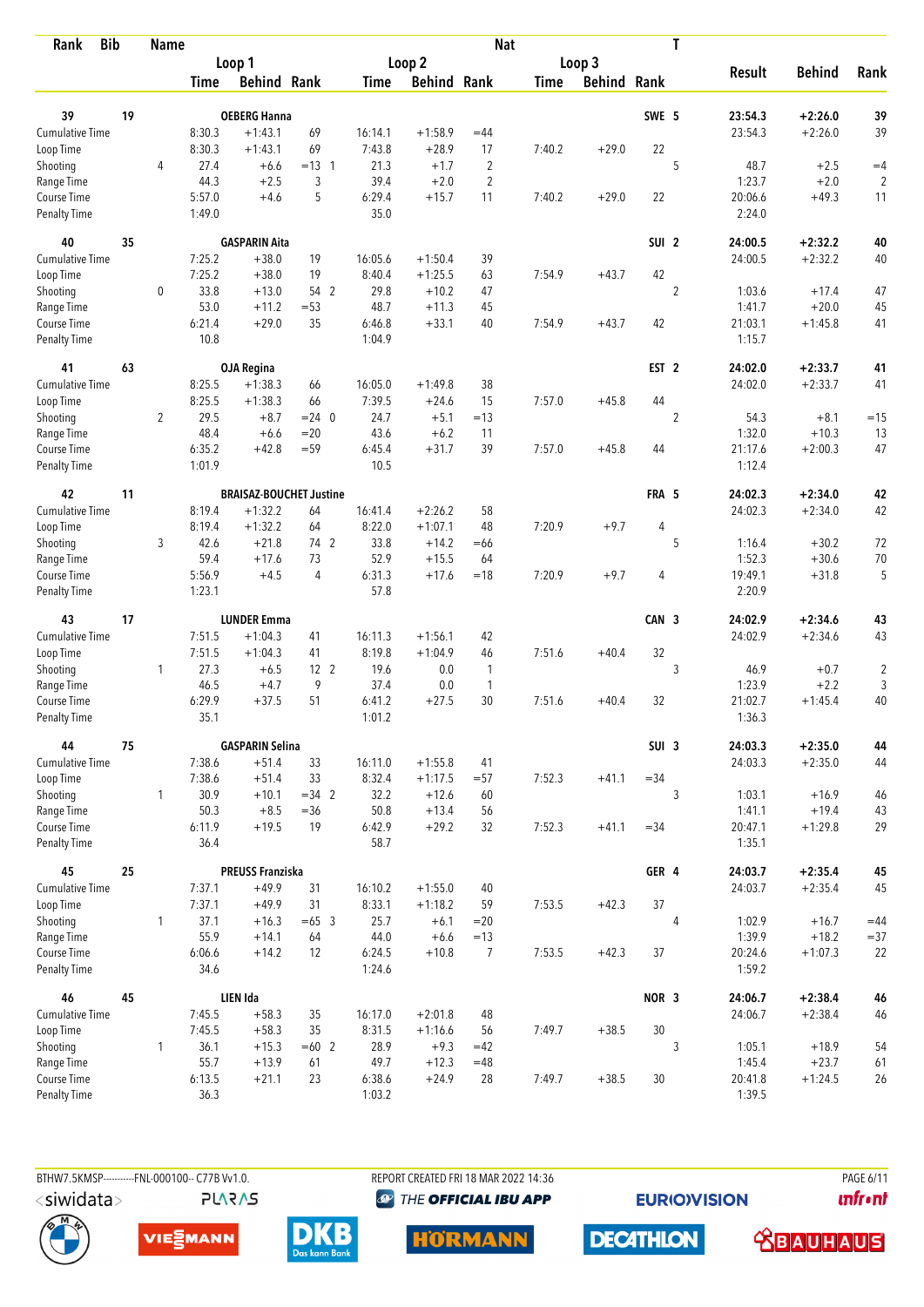| Rank                        | <b>Bib</b> | <b>Name</b>    |                |                            |                 |                |                    | <b>Nat</b> |             |                    |                  | T              |                   |               |        |
|-----------------------------|------------|----------------|----------------|----------------------------|-----------------|----------------|--------------------|------------|-------------|--------------------|------------------|----------------|-------------------|---------------|--------|
|                             |            |                |                | Loop 1                     |                 |                | Loop 2             |            |             | Loop 3             |                  |                |                   |               |        |
|                             |            |                | Time           | <b>Behind Rank</b>         |                 | Time           | <b>Behind Rank</b> |            | <b>Time</b> | <b>Behind Rank</b> |                  |                | <b>Result</b>     | <b>Behind</b> | Rank   |
| 47                          | 70         |                |                | <b>KUELM Susan</b>         |                 |                |                    |            |             |                    | EST <sub>2</sub> |                | 24:08.5           | $+2:40.2$     | 47     |
| <b>Cumulative Time</b>      |            |                | 8:02.9         | $+1:15.7$                  | 50              | 16:25.8        | $+2:10.6$          | 51         |             |                    |                  |                | 24:08.5           | $+2:40.2$     | 47     |
| Loop Time                   |            |                | 8:02.9         | $+1:15.7$                  | 50              | 8:22.9         | $+1:08.0$          | 51         | 7:42.7      | $+31.5$            | 26               |                |                   |               |        |
| Shooting                    |            | 1              | 29.3           | $+8.5$                     | 23 <sub>1</sub> | 30.8           | $+11.2$            | $= 51$     |             |                    |                  | $\overline{2}$ | 1:00.2            | $+14.0$       | $= 38$ |
| Range Time                  |            |                | 48.5           | $+6.7$                     | 22              | 50.2           | $+12.8$            | 50         |             |                    |                  |                | 1:38.7            | $+17.0$       | 34     |
| Course Time                 |            |                | 6:36.0         | $+43.6$                    | 63              | 6:54.4         | $+40.7$            | 52         | 7:42.7      | $+31.5$            | 26               |                | 21:13.1           | $+1:55.8$     | $=44$  |
| <b>Penalty Time</b>         |            |                | 38.4           |                            |                 | 38.3           |                    |            |             |                    |                  |                | 1:16.7            |               |        |
| 48                          | 59         |                |                | <b>JUPPE Anna</b>          |                 |                |                    |            |             |                    | AUT <sub>2</sub> |                | 24:08.9           | $+2:40.6$     | 48     |
| Cumulative Time             |            |                | 7:58.5         | $+1:11.3$                  | 48              | 16:14.1        | $+1:58.9$          | $=44$      |             |                    |                  |                | 24:08.9           | $+2:40.6$     | 48     |
| Loop Time                   |            |                | 7:58.5         | $+1:11.3$                  | 48              | 8:15.6         | $+1:00.7$          | $=39$      | 7:54.8      | $+43.6$            | $=40$            |                |                   |               |        |
| Shooting                    |            | 1              | 33.0           | $+12.2$                    | $= 50$ 1        | 33.8           | $+14.2$            | $=66$      |             |                    |                  | $\overline{2}$ | 1:06.8            | $+20.6$       | 62     |
| Range Time                  |            |                | 53.0           | $+11.2$                    | $= 53$          | 53.0           | $+15.6$            | $=65$      |             |                    |                  |                | 1:46.0            | $+24.3$       | 62     |
| Course Time                 |            |                | 6:30.5         | $+38.1$                    | 52              | 6:48.9         | $+35.2$            | 43         | 7:54.8      | $+43.6$            | $=40$            |                | 21:14.2           | $+1:56.9$     | 46     |
| <b>Penalty Time</b>         |            |                | 35.0           |                            |                 | 33.7           |                    |            |             |                    |                  |                | 1:08.7            |               |        |
| 49                          | 23         |                |                | <b>EGAN Clare</b>          |                 |                |                    |            |             |                    | USA <sub>2</sub> |                | 24:09.2           | $+2:40.9$     | 49     |
| <b>Cumulative Time</b>      |            |                | 7:54.4         | $+1:07.2$                  | 43              | 16:16.9        | $+2:01.7$          | 47         |             |                    |                  |                | 24:09.2           | $+2:40.9$     | 49     |
| Loop Time                   |            |                | 7:54.4         | $+1:07.2$                  | 43              | 8:22.5         | $+1:07.6$          | 49         | 7:52.3      | $+41.1$            | $=34$            |                |                   |               |        |
| Shooting                    |            | 1              | 30.9           | $+10.1$                    | $=34$ 1         | 36.3           | $+16.7$            | 72         |             |                    |                  | $\sqrt{2}$     | 1:07.2            | $+21.0$       | 63     |
| Range Time                  |            |                | 51.6           | $+9.8$                     | 43              | 56.8           | $+19.4$            | $= 71$     |             |                    |                  |                | 1:48.4            | $+26.7$       | 67     |
| Course Time<br>Penalty Time |            |                | 6:27.6<br>35.2 | $+35.2$                    | 49              | 6:51.4<br>34.3 | $+37.7$            | 49         | 7:52.3      | $+41.1$            | $= 34$           |                | 21:11.3<br>1:09.5 | $+1:54.0$     | 43     |
| 50                          | 65         |                |                | <b>ERDAL Karoline</b>      |                 |                |                    |            |             |                    | NOR 3            |                | 24:13.7           | $+2:45.4$     | 50     |
| Cumulative Time             |            |                | 8:05.3         | $+1:18.1$                  | 55              | 16:13.7        | $+1:58.5$          | 43         |             |                    |                  |                | 24:13.7           | $+2:45.4$     | 50     |
| Loop Time                   |            |                | 8:05.3         | $+1:18.1$                  | 55              | 8:08.4         | $+53.5$            | 33         | 8:00.0      | $+48.8$            | 48               |                |                   |               |        |
| Shooting                    |            | 2              | 31.2           | $+10.4$                    | 40 1            | 23.6           | $+4.0$             | 8          |             |                    |                  | 3              | 54.9              | $+8.7$        | 17     |
| Range Time                  |            |                | 48.2           | $+6.4$                     | 19              | 42.4           | $+5.0$             | 8          |             |                    |                  |                | 1:30.6            | $+8.9$        | 10     |
| Course Time                 |            |                | 6:15.8         | $+23.4$                    | 25              | 6:49.8         | $+36.1$            | 45         | 8:00.0      | $+48.8$            | 48               |                | 21:05.6           | $+1:48.3$     | 42     |
| <b>Penalty Time</b>         |            |                | 1:01.3         |                            |                 | 36.2           |                    |            |             |                    |                  |                | 1:37.5            |               |        |
| 51                          | 60         |                |                | <b>DUNKLEE Susan</b>       |                 |                |                    |            |             |                    | USA <sub>2</sub> |                | 24:22.9           | $+2:54.6$     | 51     |
| <b>Cumulative Time</b>      |            |                | 7:51.4         | $+1:04.2$                  | $=39$           | 16:14.2        | $+1:59.0$          | 46         |             |                    |                  |                | 24:22.9           | $+2:54.6$     | 51     |
| Loop Time                   |            |                | 7:51.4         | $+1:04.2$                  | $=39$           | 8:22.8         | $+1:07.9$          | 50         | 8:08.7      | $+57.5$            | 57               |                |                   |               |        |
| Shooting                    |            | 1              | 29.9           | $+9.1$                     | $= 28$ 1        | 29.5           | $+9.9$             | $=44$      |             |                    |                  | $\overline{2}$ | 59.5              | $+13.3$       | $= 34$ |
| Range Time                  |            |                | 48.9           | $+7.1$                     | $= 24$          | 49.3           | $+11.9$            | $=46$      |             |                    |                  |                | 1:38.2            | $+16.5$       | 31     |
| Course Time                 |            |                | 6:24.6         | $+32.2$                    | $=41$           | 6:56.2         | $+42.5$            | 54         | 8:08.7      | $+57.5$            | 57               |                | 21:29.5           | $+2:12.2$     | 53     |
| Penalty Time                |            |                | 37.9           |                            |                 | 37.3           |                    |            |             |                    |                  |                | 1:15.2            |               |        |
| 52                          | 80         |                |                | <b>KLEMENCIC Ziva</b>      |                 |                |                    |            |             |                    | SLO 1            |                | 24:34.2           | $+3:05.9$     | 52     |
| Cumulative Time             |            |                | 8:11.0         | $+1:23.8$                  | 60              | 16:26.7        | $+2:11.5$          | 52         |             |                    |                  |                | 24:34.2           | $+3:05.9$     | 52     |
| Loop Time                   |            |                | 8:11.0         | $+1:23.8$                  | 60              | 8:15.7         | $+1:00.8$          | 41         | 8:07.5      | $+56.3$            | 54               |                |                   |               |        |
| Shooting                    |            | $\mathbf{1}$   | 38.1           | $+17.3$                    | 68 0            | 39.8           | $+20.2$            | 75         |             |                    |                  | 1              | 1:18.0            | $+31.8$       | 73     |
| Range Time                  |            |                | 58.1           | $+16.3$                    | $= 71$          | 59.0           | $+21.6$            | 74         |             |                    |                  |                | 1:57.1            | $+35.4$       | 72     |
| Course Time<br>Penalty Time |            |                | 6:37.4<br>35.5 | $+45.0$                    | 65              | 7:07.0<br>9.7  | $+53.3$            | 64         | 8:07.5      | $+56.3$            | 54               |                | 21:51.9<br>45.2   | $+2:34.6$     | 61     |
| 53                          | 14         |                |                | KOCERGINA Natalja          |                 |                |                    |            |             |                    | LTU <sub>2</sub> |                | 24:36.9           | $+3:08.6$     | 53     |
| <b>Cumulative Time</b>      |            |                | 8:04.0         | $+1:16.8$                  | 53              | 16:30.5        | $+2:15.3$          | 54         |             |                    |                  |                | 24:36.9           | $+3:08.6$     | 53     |
| Loop Time                   |            |                | 8:04.0         | $+1:16.8$                  | 53              | 8:26.5         | $+1:11.6$          | 53         | 8:06.4      | $+55.2$            | 52               |                |                   |               |        |
| Shooting                    |            | 1              | 30.7           | $+9.9$                     | 33 <sup>1</sup> | 31.3           | $+11.7$            | 56         |             |                    |                  | $\overline{2}$ | 1:02.0            | $+15.8$       | 42     |
| Range Time                  |            |                | 50.2           | $+8.4$                     | $= 33$          | 50.7           | $+13.3$            | $= 53$     |             |                    |                  |                | 1:40.9            | $+19.2$       | $=40$  |
| Course Time                 |            |                | 6:37.0         | $+44.6$                    | 64              | 6:58.9         | $+45.2$            | $=55$      | 8:06.4      | $+55.2$            | 52               |                | 21:42.3           | $+2:25.0$     | 55     |
| Penalty Time                |            |                | 36.8           |                            |                 | 36.9           |                    |            |             |                    |                  |                | 1:13.7            |               |        |
| 54                          | 34         |                |                | <b>SANFILIPPO Federica</b> |                 |                |                    |            |             |                    | ITA 4            |                | 24:37.1           | $+3:08.8$     | 54     |
| Cumulative Time             |            |                | 8:18.4         | $+1:31.2$                  | $=62$           | 16:55.1        | $+2:39.9$          | 61         |             |                    |                  |                | 24:37.1           | $+3:08.8$     | 54     |
| Loop Time                   |            |                | 8:18.4         | $+1:31.2$                  | $=62$           | 8:36.7         | $+1:21.8$          | 61         | 7:42.0      | $+30.8$            | 25               |                |                   |               |        |
| Shooting                    |            | $\overline{2}$ | 33.6           | $+12.8$                    | 52 2            | 32.3           | $+12.7$            | 61         |             |                    |                  | $\overline{4}$ | 1:05.9            | $+19.7$       | 59     |
| Range Time                  |            |                | 52.3           | $+10.5$                    | $=47$           | 51.6           | $+14.2$            | 59         |             |                    |                  |                | 1:43.9            | $+22.2$       | 55     |
| Course Time                 |            |                | 6:23.1         | $+30.7$                    | 38              | 6:43.9         | $+30.2$            | 34         | 7:42.0      | $+30.8$            | 25               |                | 20:49.0           | $+1:31.7$     | 31     |
| <b>Penalty Time</b>         |            |                | 1:03.0         |                            |                 | 1:01.2         |                    |            |             |                    |                  |                | 2:04.2            |               |        |

**PLARAS** 

BTHW7.5KMSP----------FNL-000100-- C77B Vv1.0. REPORT CREATED FRI 18 MAR 2022 14:36 PAGE 7/11 <sup><sup>9</sup> THE OFFICIAL IBU APP</sup>

**EURIOVISION** 











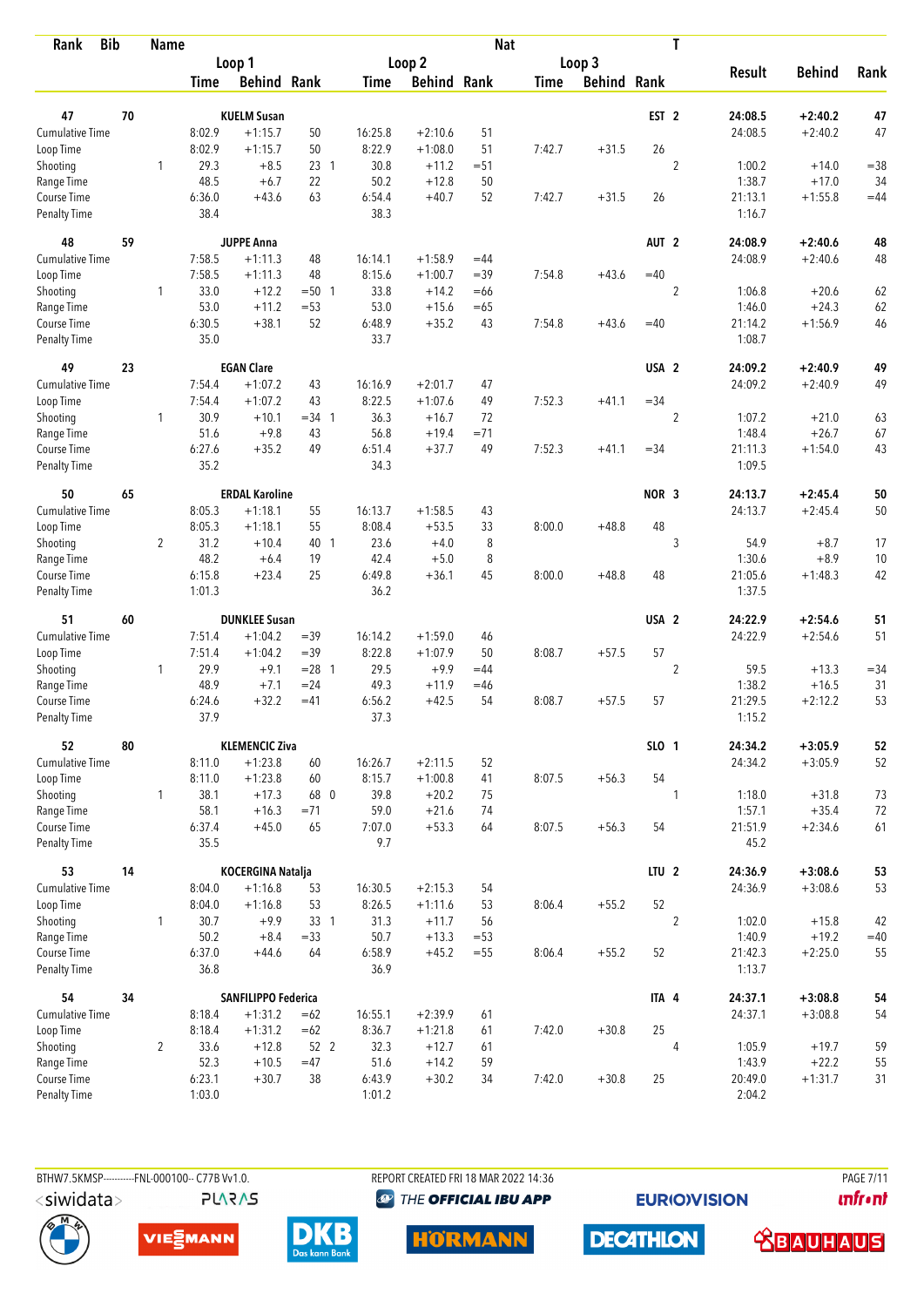| <b>Bib</b><br>Rank                 |                  | <b>Name</b>    |                |                                |                |                |                    | <b>Nat</b>     |             |                    |                  | T              |                   |               |            |
|------------------------------------|------------------|----------------|----------------|--------------------------------|----------------|----------------|--------------------|----------------|-------------|--------------------|------------------|----------------|-------------------|---------------|------------|
|                                    |                  |                |                | Loop 1                         |                |                | Loop 2             |                |             | Loop 3             |                  |                |                   |               |            |
|                                    |                  |                | Time           | <b>Behind Rank</b>             |                | Time           | <b>Behind Rank</b> |                | <b>Time</b> | <b>Behind Rank</b> |                  |                | <b>Result</b>     | <b>Behind</b> | Rank       |
| 55                                 | 73               |                |                | <b>JEANMONNOT Lou</b>          |                |                |                    |                |             |                    | FRA 2            |                | 24:38.3           | $+3:10.0$     | 55         |
| <b>Cumulative Time</b>             |                  |                | 7:51.3         | $+1:04.1$                      | 38             | 16:23.7        | $+2:08.5$          | 50             |             |                    |                  |                | 24:38.3           | $+3:10.0$     | 55         |
|                                    |                  |                | 7:51.3         |                                | 38             | 8:32.4         |                    |                |             |                    | 60               |                |                   |               |            |
| Loop Time                          |                  |                |                | $+1:04.1$                      |                |                | $+1:17.5$          | $= 57$         | 8:14.6      | $+1:03.4$          |                  |                |                   |               |            |
| Shooting                           |                  | 1              | 35.1           | $+14.3$                        | 57 1           | 31.0           | $+11.4$            | $= 53$         |             |                    |                  | $\overline{2}$ | 1:06.1            | $+19.9$       | 60         |
| Range Time                         |                  |                | 52.8           | $+11.0$                        | 51             | 49.3           | $+11.9$            | $=46$          |             |                    |                  |                | 1:42.1            | $+20.4$       | $=47$      |
| Course Time<br><b>Penalty Time</b> |                  |                | 6:22.1<br>36.4 | $+29.7$                        | 36             | 7:07.2<br>35.9 | $+53.5$            | 65             | 8:14.6      | $+1:03.4$          | 60               |                | 21:43.9<br>1:12.3 | $+2:26.6$     | 56         |
| 56                                 | 43               |                |                | <b>IRWIN Deedra</b>            |                |                |                    |                |             |                    | USA <sub>2</sub> |                | 24:47.1           | $+3:18.8$     | 56         |
| Cumulative Time                    |                  |                | 7:33.0         | $+45.8$                        | 27             | 16:35.0        | $+2:19.8$          | 57             |             |                    |                  |                | 24:47.1           | $+3:18.8$     | 56         |
| Loop Time                          |                  |                | 7:33.0         | $+45.8$                        | 27             | 9:02.0         | $+1:47.1$          | 70             | 8:12.1      | $+1:00.9$          | 59               |                |                   |               |            |
| Shooting                           |                  | 0              | 31.3           | $+10.5$                        | 41 2           | 30.1           | $+10.5$            | 48             |             |                    |                  | $\overline{2}$ | 1:01.5            | $+15.3$       | 40         |
| Range Time                         |                  |                | 52.9           | $+11.1$                        | 52             | 50.9           | $+13.5$            | 57             |             |                    |                  |                | 1:43.8            | $+22.1$       | $=53$      |
| Course Time                        |                  |                | 6:29.0         | $+36.6$                        | 50             | 7:05.5         | $+51.8$            | 60             | 8:12.1      | $+1:00.9$          | 59               |                | 21:46.6           | $+2:29.3$     | $= 59$     |
| <b>Penalty Time</b>                |                  |                | 11.1           |                                |                | 1:05.6         |                    |                |             |                    |                  |                | 1:16.7            |               |            |
| 57                                 | 57               |                |                | <b>VINDISAR Nika</b>           |                |                |                    |                |             |                    | SLO 2            |                | 24:53.6           | $+3:25.3$     | 57         |
| <b>Cumulative Time</b>             |                  |                | 8:03.9         | $+1:16.7$                      | $= 51$         | 16:32.5        | $+2:17.3$          | 55             |             |                    |                  |                | 24:53.6           | $+3:25.3$     | 57         |
| Loop Time                          |                  |                | 8:03.9         | $+1:16.7$                      | $= 51$         | 8:28.6         | $+1:13.7$          | 54             | 8:21.1      | $+1:09.9$          | 62               |                |                   |               |            |
| Shooting                           |                  | 1              | 25.3           | $+4.5$                         | 4 <sub>1</sub> | 23.4           | $+3.8$             | $\overline{7}$ |             |                    |                  | $\overline{c}$ | 48.7              | $+2.5$        | $=4$       |
| Range Time                         |                  |                | 49.0           | $+7.2$                         | 27             | 43.9           | $+6.5$             | 12             |             |                    |                  |                | 1:32.9            | $+11.2$       | $=14$      |
| Course Time                        |                  |                | 6:38.2         | $+45.8$                        | 67             | 7:06.6         | $+52.9$            | 62             | 8:21.1      | $+1:09.9$          | 62               |                | 22:05.9           | $+2:48.6$     | 63         |
| <b>Penalty Time</b>                |                  |                | 36.7           |                                |                | 38.1           |                    |                |             |                    |                  |                | 1:14.8            |               |            |
| 58                                 | 53               |                |                | <b>TOLMACHEVA Anastasia</b>    |                |                |                    |                |             |                    | <b>ROU 1</b>     |                | 24:55.3           | $+3:27.0$     | 58         |
| Cumulative Time                    |                  |                | 8:27.5         | $+1:40.3$                      | 68             | 16:28.1        | $+2:12.9$          | 53             |             |                    |                  |                | 24:55.3           | $+3:27.0$     | 58         |
| Loop Time                          |                  |                | 8:27.5         | $+1:40.3$                      | 68             | 8:00.6         | $+45.7$            | $= 28$         | 8:27.2      | $+1:16.0$          | 65               |                |                   |               |            |
| Shooting                           |                  | $\mathbf{1}$   | 36.4           | $+15.6$                        | 62 0           | 23.7           | $+4.1$             | 9              |             |                    |                  | 1              | 1:00.2            | $+14.0$       | $= 38$     |
| Range Time                         |                  |                | 56.0           | $+14.2$                        | 65             | 43.0           | $+5.6$             | 10             |             |                    |                  |                | 1:39.0            | $+17.3$       | 35         |
| Course Time                        |                  |                | 6:52.5         | $+1:00.1$                      | 73             | 7:06.7         | $+53.0$            | 63             | 8:27.2      | $+1:16.0$          | 65               |                | 22:26.4           | $+3:09.1$     | 66         |
| <b>Penalty Time</b>                |                  |                | 39.0           |                                |                | 10.9           |                    |                |             |                    |                  |                | 49.9              |               |            |
| 59                                 | 47               |                |                | <b>CHARVATOVA Lucie</b>        |                |                |                    |                |             |                    | CZE 5            |                | 25:02.8           | $+3:34.5$     | 59         |
| Cumulative Time                    |                  |                | 8:04.8         | $+1:17.6$                      | 54             | 16:59.6        | $+2:44.4$          | 64             |             |                    |                  |                | 25:02.8           | $+3:34.5$     | 59         |
| Loop Time                          |                  |                | 8:04.8         | $+1:17.6$                      | 54             | 8:54.8         | $+1:39.9$          | 66             | 8:03.2      | $+52.0$            | 51               |                |                   |               |            |
| Shooting                           |                  | $\overline{2}$ | 31.7           | $+10.9$                        | 42 3           | 24.7           | $+5.1$             | $=13$          |             |                    |                  | 5              | 56.5              | $+10.3$       | $= 24$     |
| Range Time                         |                  |                | 51.3           | $+9.5$                         | 41             | 44.5           | $+7.1$             | 17             |             |                    |                  |                | 1:35.8            | $+14.1$       | $=26$      |
| Course Time                        |                  |                | 6:13.0         | $+20.6$                        | 20             | 6:43.5         | $+29.8$            | 33             | 8:03.2      | $+52.0$            | 51               |                | 20:59.7           | $+1:42.4$     | 37         |
| <b>Penalty Time</b>                |                  |                | 1:00.5         |                                |                | 1:26.8         |                    |                |             |                    |                  |                | 2:27.3            |               |            |
| 60                                 | $\boldsymbol{2}$ |                |                | LIGHTFOOT Amanda               |                |                |                    |                |             |                    | GBR 2            |                | 25:07.4           | $+3:39.1$     | $\pmb{60}$ |
| <b>Cumulative Time</b>             |                  |                | 8:26.0         | $+1:38.8$                      | 67             | 16:43.7        | $+2:28.5$          | 59             |             |                    |                  |                | 25:07.4           | $+3:39.1$     | $60\,$     |
| Loop Time                          |                  |                | 8:26.0         | $+1:38.8$                      | 67             | 8:17.7         | $+1:02.8$          | 44             | 8:23.7      | $+1:12.5$          | 64               |                |                   |               |            |
| Shooting                           |                  | $\overline{2}$ | 29.5           | $+8.7$                         | $= 24$ 0       | 24.1           | $+4.5$             | 10             |             |                    |                  | $\overline{2}$ | 53.7              | $+7.5$        | $=11$      |
| Range Time                         |                  |                | 48.1           | $+6.3$                         | $=17$          | 45.8           | $+8.4$             | 28             |             |                    |                  |                | 1:33.9            | $+12.2$       | $=19$      |
| Course Time                        |                  |                | 6:32.0         | $+39.6$                        | 56             | 7:21.9         | $+1:08.2$          | 71             | 8:23.7      | $+1:12.5$          | 64               |                | 22:17.6           | $+3:00.3$     | 65         |
| Penalty Time                       |                  |                | 1:05.9         |                                |                | 10.0           |                    |                |             |                    |                  |                | 1:15.9            |               |            |
| 61                                 | 28               |                |                | VISHNEVSKAYA-SHEPORENKO Galina |                |                |                    |                |             |                    | KAZ 3            |                | 25:11.7           | $+3:43.4$     | $61\,$     |
| <b>Cumulative Time</b>             |                  |                | 8:59.4         | $+2:12.2$                      | 75             | 17:00.1        | $+2:44.9$          | 65             |             |                    |                  |                | 25:11.7           | $+3:43.4$     | 61         |
| Loop Time                          |                  |                | 8:59.4         | $+2:12.2$                      | 75             | 8:00.7         | $+45.8$            | 30             | 8:11.6      | $+1:00.4$          | 58               |                |                   |               |            |
| Shooting                           |                  | 3              | 37.7           | $+16.9$                        | 670            | 30.8           | $+11.2$            | $= 51$         |             |                    |                  | 3              | 1:08.6            | $+22.4$       | 65         |
| Range Time                         |                  |                | 57.9           | $+16.1$                        | 70             | 50.7           | $+13.3$            | $= 53$         |             |                    |                  |                | 1:48.6            | $+26.9$       | 68         |
| Course Time                        |                  |                | 6:35.2         | $+42.8$                        | $= 59$         | 6:59.7         | $+46.0$            | 58             | 8:11.6      | $+1:00.4$          | 58               |                | 21:46.5           | $+2:29.2$     | 58         |
| Penalty Time                       |                  |                | 1:26.3         |                                |                | 10.3           |                    |                |             |                    |                  |                | 1:36.6            |               |            |
| 62                                 | 54               |                |                | <b>MAEDA Sari</b>              |                |                |                    |                |             |                    | JPN 3            |                | 25:11.8           | $+3:43.5$     | $62\,$     |
| Cumulative Time                    |                  |                | 8:06.8         | $+1:19.6$                      | 56             | 16:56.2        | $+2:41.0$          | 63             |             |                    |                  |                | 25:11.8           | $+3:43.5$     | 62         |
| Loop Time                          |                  |                | 8:06.8         | $+1:19.6$                      | 56             | 8:49.4         | $+1:34.5$          | 65             | 8:15.6      | $+1:04.4$          | 61               |                |                   |               |            |
| Shooting                           |                  | 1              | 34.9           | $+14.1$                        | 56 2           | 34.0           | $+14.4$            | 68             |             |                    |                  | 3              | 1:08.9            | $+22.7$       | $=66$      |
| Range Time                         |                  |                | 54.7           | $+12.9$                        | 59             | 52.2           | $+14.8$            | $=61$          |             |                    |                  |                | 1:46.9            | $+25.2$       | $=64$      |
| Course Time                        |                  |                | 6:35.9         | $+43.5$                        | 62             | 6:55.1         | $+41.4$            | 53             | 8:15.6      | $+1:04.4$          | 61               |                | 21:46.6           | $+2:29.3$     | $= 59$     |
| <b>Penalty Time</b>                |                  |                | 36.2           |                                |                | 1:02.1         |                    |                |             |                    |                  |                | 1:38.3            |               |            |

**PLARAS** 

BTHW7.5KMSP----------FNL-000100-- C77B Vv1.0. REPORT CREATED FRI 18 MAR 2022 14:36 PAGE 8/11 <sup><sup>9</sup> THE OFFICIAL IBU APP</sup>

**EURIOVISION** 

*<u><u>Infront</u>*</u>







**HORMANN** 

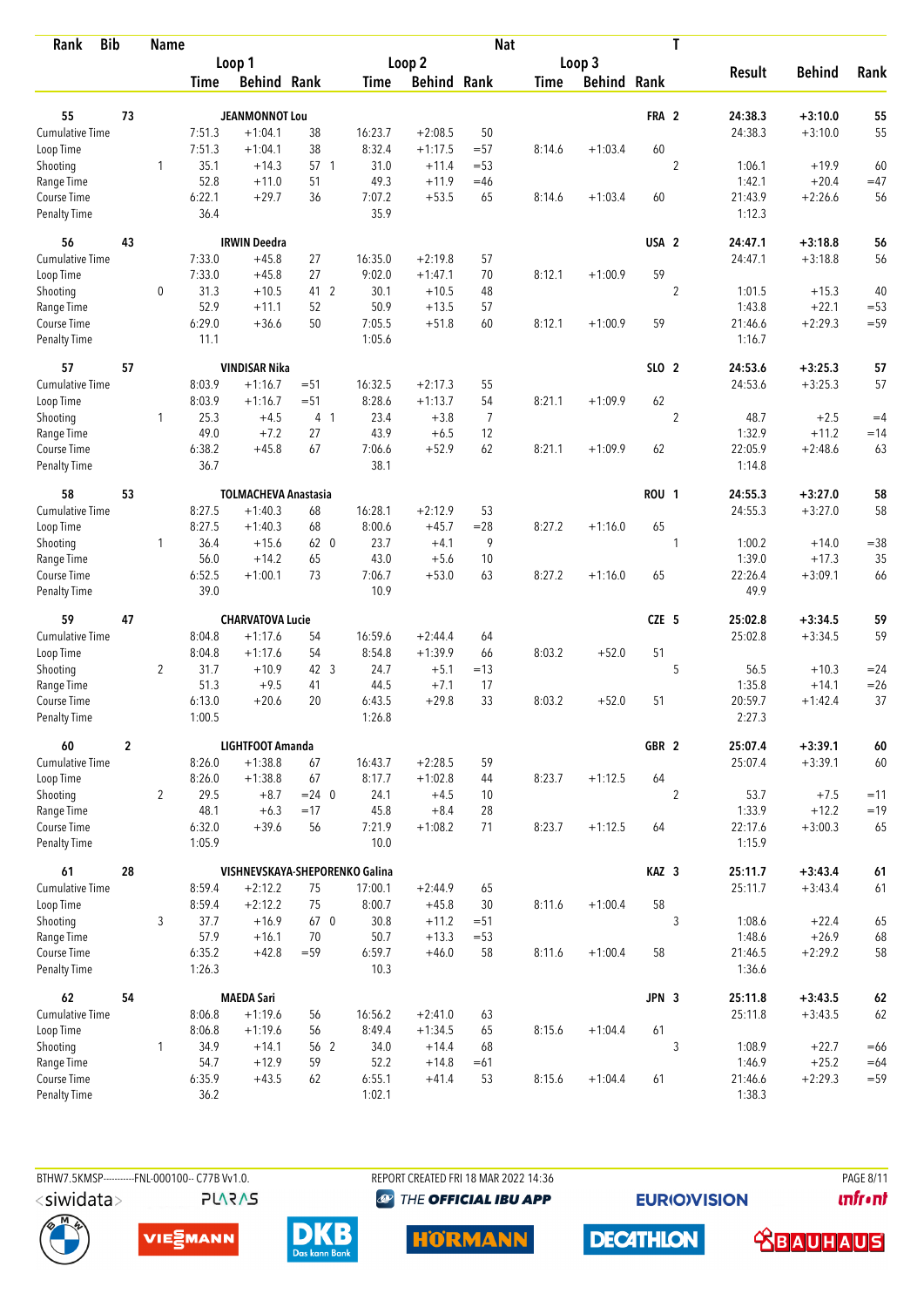| <b>Bib</b><br>Rank     |    | <b>Name</b>    |                  |                                  |                 |                   |                      | <b>Nat</b> |             |                    |                  | T              |               |               |        |
|------------------------|----|----------------|------------------|----------------------------------|-----------------|-------------------|----------------------|------------|-------------|--------------------|------------------|----------------|---------------|---------------|--------|
|                        |    |                |                  | Loop 1                           |                 |                   | Loop 2               |            |             | Loop 3             |                  |                |               |               |        |
|                        |    |                | <b>Time</b>      | <b>Behind Rank</b>               |                 | <b>Time</b>       | <b>Behind Rank</b>   |            | <b>Time</b> | <b>Behind Rank</b> |                  |                | <b>Result</b> | <b>Behind</b> | Rank   |
| 63                     | 51 |                |                  | <b>KALKENBERG Emilie Aagheim</b> |                 |                   |                      |            |             |                    | NOR <sub>4</sub> |                | 25:24.4       | $+3:56.1$     | 63     |
| <b>Cumulative Time</b> |    |                | 8:56.4           | $+2:09.2$                        | 74              | 17:17.9           | $+3:02.7$            | 71         |             |                    |                  |                | 25:24.4       | $+3:56.1$     | 63     |
| Loop Time              |    |                | 8:56.4           | $+2:09.2$                        | 74              | 8:21.5            | $+1:06.6$            | 47         | 8:06.5      | $+55.3$            | 53               |                |               |               |        |
| Shooting               |    | 3              | 38.5             | $+17.7$                          | 70 1            | 24.4              | $+4.8$               | 11         |             |                    |                  | $\overline{4}$ | 1:02.9        | $+16.7$       | $=44$  |
| Range Time             |    |                | 57.3             | $+15.5$                          | 69              | 44.9              | $+7.5$               | 21         |             |                    |                  |                | 1:42.2        | $+20.5$       | $=50$  |
| Course Time            |    |                | 6:24.8           | $+32.4$                          | 43              | 6:58.9            | $+45.2$              | $=55$      | 8:06.5      | $+55.3$            | 53               |                | 21:30.2       | $+2:12.9$     | 54     |
| <b>Penalty Time</b>    |    |                | 1:34.3           |                                  |                 | 37.7              |                      |            |             |                    |                  |                | 2:12.0        |               |        |
| 64                     | 62 |                |                  | <b>KADEVA Daniela</b>            |                 |                   |                      |            |             |                    | BUL 1            |                | 25:25.1       | $+3:56.8$     | 64     |
| Cumulative Time        |    |                | 7:51.0           | $+1:03.8$                        | 37              | 16:34.8           | $+2:19.6$            | 56         |             |                    |                  |                | 25:25.1       | $+3:56.8$     | 64     |
| Loop Time              |    |                | 7:51.0           | $+1:03.8$                        | 37              | 8:43.8            | $+1:28.9$            | 64         | 8:50.3      | $+1:39.1$          | 73               |                |               |               |        |
| Shooting               |    | 0              | 30.1             | $+9.3$                           | $31 \quad 1$    | 25.8              | $+6.2$               | 22         |             |                    |                  | 1              | 55.9          | $+9.7$        | $=22$  |
| Range Time             |    |                | 48.9             | $+7.1$                           | $= 24$          | 45.0              | $+7.6$               | $= 22$     |             |                    |                  |                | 1:33.9        | $+12.2$       | $=19$  |
| Course Time            |    |                | 6:50.8           | $+58.4$                          | 71              | 7:19.4            | $+1:05.7$            | 70         | 8:50.3      | $+1:39.1$          | 73               |                | 23:00.5       | $+3:43.2$     | 71     |
| <b>Penalty Time</b>    |    |                | 11.3             |                                  |                 | 39.4              |                      |            |             |                    |                  |                | 50.7          |               |        |
| 65                     | 74 |                |                  | <b>PUSKARCIKOVA Eva</b>          |                 |                   |                      |            |             |                    | CZE <sub>3</sub> |                | 25:26.4       | $+3:58.1$     | 65     |
| Cumulative Time        |    |                | 8:32.6           | $+1:45.4$                        | 70              | 17:03.0           | $+2:47.8$            | 68         |             |                    |                  |                | 25:26.4       | $+3:58.1$     | 65     |
| Loop Time              |    |                | 8:32.6           | $+1:45.4$                        | 70              | 8:30.4            | $+1:15.5$            | 55         | 8:23.4      | $+1:12.2$          | 63               |                |               |               |        |
| Shooting               |    | $\overline{2}$ | 35.3             | $+14.5$                          | $= 58$ 1        | 32.9              | $+13.3$              | $=64$      |             |                    |                  | 3              | 1:08.3        | $+22.1$       | 64     |
| Range Time             |    |                | 54.6             | $+12.8$                          | 58              | 53.2              | $+15.8$              | 67         |             |                    |                  |                | 1:47.8        | $+26.1$       | 66     |
| Course Time            |    |                | 6:37.5           | $+45.1$                          | 66              | 6:59.9            | $+46.2$              | 59         | 8:23.4      | $+1:12.2$          | 63               |                | 22:00.8       | $+2:43.5$     | 62     |
| <b>Penalty Time</b>    |    |                | 1:00.5           |                                  |                 | 37.3              |                      |            |             |                    |                  |                | 1:37.8        |               |        |
| 66                     | 67 |                |                  | <b>KLIMINA Darya</b>             |                 |                   |                      |            |             |                    | KAZ <sub>2</sub> |                | 25:35.0       | $+4:06.7$     | 66     |
| Cumulative Time        |    |                | 7:33.2           | $+46.0$                          | 28              | 16:52.8           | $+2:37.6$            | 60         |             |                    |                  |                | 25:35.0       | $+4:06.7$     | 66     |
| Loop Time              |    |                | 7:33.2           | $+46.0$                          | 28              | 9:19.6            | $+2:04.7$            | 74         | 8:42.2      | $+1:31.0$          | 70               |                |               |               |        |
| Shooting               |    | 0              | 32.8             | $+12.0$                          | 48 2            | 32.5              | $+12.9$              | 62         |             |                    |                  | $\overline{2}$ | 1:05.3        | $+19.1$       | $=55$  |
| Range Time             |    |                | 52.3             | $+10.5$                          | $=47$           | 51.5              | $+14.1$              | 58         |             |                    |                  |                | 1:43.8        | $+22.1$       | $= 53$ |
| Course Time            |    |                | 6:30.7           | $+38.3$                          | 53              | 7:24.0            | $+1:10.3$            | 72         | 8:42.2      | $+1:31.0$          | 70               |                | 22:36.9       | $+3:19.6$     | 68     |
| <b>Penalty Time</b>    |    |                | 10.2             |                                  |                 | 1:04.1            |                      |            |             |                    |                  |                | 1:14.3        |               |        |
| 67                     | 22 |                |                  | <b>WIERER Dorothea</b>           |                 |                   |                      |            |             |                    | ITA 6            |                | 25:35.3       | $+4:07.0$     | 67     |
| <b>Cumulative Time</b> |    |                | 8:35.6           | $+1:48.4$                        | 71              | 17:37.5           | $+3:22.3$            | 72         |             |                    |                  |                | 25:35.3       | $+4:07.0$     | 67     |
| Loop Time              |    |                | 8:35.6           | $+1:48.4$                        | 71              | 9:01.9            | $+1:47.0$            | 69         | 7:57.8      | $+46.6$            | 45               |                |               |               |        |
| Shooting               |    | 3              | 23.4             | $+2.6$                           | 2 <sub>3</sub>  | 30.2              | $+10.6$              | 49         |             |                    |                  | 6              | 53.7          | $+7.5$        | $=11$  |
| Range Time             |    |                | 51.7             | $+9.9$                           | 44              | 50.4              | $+13.0$              | 51         |             |                    |                  |                | 1:42.1        | $+20.4$       | $=47$  |
| Course Time            |    |                | 6:19.3           | $+26.9$                          | 31              | 6:44.6            | $+30.9$              | 35         | 7:57.8      | $+46.6$            | 45               |                | 21:01.7       | $+1:44.4$     | 39     |
| <b>Penalty Time</b>    |    |                | 1:24.6           |                                  |                 | 1:26.9            |                      |            |             |                    |                  |                | 2:51.5        |               |        |
| 68                     | 20 |                |                  | <b>USHKINA Natalia</b>           |                 |                   |                      |            |             |                    | ROU <sub>3</sub> |                | 25:35.6       | $+4:07.3$     | 68     |
| <b>Cumulative Time</b> |    |                | 7:51.4<br>7:51.4 | $+1:04.2$                        | $=39$<br>$=39$  | 17:01.1<br>9:09.7 | $+2:45.9$            | 66         |             |                    | 67               |                | 25:35.6       | $+4:07.3$     | 68     |
| Loop Time<br>Shooting  |    | $\mathbf{1}$   | 27.7             | $+1:04.2$<br>$+6.9$              | 16 <sub>2</sub> | 36.1              | $+1:54.8$<br>$+16.5$ | 72<br>71   | 8:34.5      | $+1:23.3$          |                  | 3              | 1:03.9        | $+17.7$       | 48     |
| Range Time             |    |                | 47.5             | $+5.7$                           | 14              | 56.7              | $+19.3$              | 70         |             |                    |                  |                | 1:44.2        | $+22.5$       | 56     |
| Course Time            |    |                | 6:27.2           | $+34.8$                          | 47              | 7:08.3            | $+54.6$              | 67         | 8:34.5      | $+1:23.3$          | 67               |                | 22:10.0       | $+2:52.7$     | 64     |
| Penalty Time           |    |                | 36.7             |                                  |                 | 1:04.7            |                      |            |             |                    |                  |                | 1:41.4        |               |        |
| 69                     | 55 |                |                  | REMENOVA Zuzana                  |                 |                   |                      |            |             |                    | SVK <sub>2</sub> |                | 25:39.0       | $+4:10.7$     | 69     |
| <b>Cumulative Time</b> |    |                | 8:45.7           | $+1:58.5$                        | 73              | 17:02.0           | $+2:46.8$            | 67         |             |                    |                  |                | 25:39.0       | $+4:10.7$     | 69     |
| Loop Time              |    |                | 8:45.7           | $+1:58.5$                        | 73              | 8:16.3            | $+1:01.4$            | 42         | 8:37.0      | $+1:25.8$          | 69               |                |               |               |        |
| Shooting               |    | $\overline{2}$ | 36.9             | $+16.1$                          | 64 0            | 27.6              | $+8.0$               | $= 34$     |             |                    |                  | $\overline{2}$ | 1:04.5        | $+18.3$       | 52     |
| Range Time             |    |                | 55.8             | $+14.0$                          | $=62$           | 47.4              | $+10.0$              | $= 36$     |             |                    |                  |                | 1:43.2        | $+21.5$       | 52     |
| Course Time            |    |                | 6:46.3           | $+53.9$                          | 68              | 7:17.9            | $+1:04.2$            | 69         | 8:37.0      | $+1:25.8$          | 69               |                | 22:41.2       | $+3:23.9$     | 69     |
| Penalty Time           |    |                | 1:03.6           |                                  |                 | 11.0              |                      |            |             |                    |                  |                | 1:14.6        |               |        |
| 70                     | 81 |                |                  | <b>HACHISUKA Asuka</b>           |                 |                   |                      |            |             |                    | JPN 2            |                | 25:39.2       | $+4:10.9$     | 70     |
| <b>Cumulative Time</b> |    |                | 8:00.2           | $+1:13.0$                        | 49              | 17:10.6           | $+2:55.4$            | 69         |             |                    |                  |                | 25:39.2       | $+4:10.9$     | 70     |
| Loop Time              |    |                | 8:00.2           | $+1:13.0$                        | 49              | 9:10.4            | $+1:55.5$            | 73         | 8:28.6      | $+1:17.4$          | 66               |                |               |               |        |
| Shooting               |    | 0              | 34.8             | $+14.0$                          | 55 2            | 37.6              | $+18.0$              | 73         |             |                    |                  | $\overline{2}$ | 1:12.4        | $+26.2$       | 70     |
| Range Time             |    |                | 55.4             | $+13.6$                          | 60              | 57.7              | $+20.3$              | 73         |             |                    |                  |                | 1:53.1        | $+31.4$       | 71     |
| Course Time            |    |                | 6:54.4           | $+1:02.0$                        | 74              | 7:08.0            | $+54.3$              | 66         | 8:28.6      | $+1:17.4$          | 66               |                | 22:31.0       | $+3:13.7$     | 67     |
| <b>Penalty Time</b>    |    |                | 10.4             |                                  |                 | 1:04.7            |                      |            |             |                    |                  |                | 1:15.1        |               |        |

**PLARAS** 

BTHW7.5KMSP----------FNL-000100-- C77B Vv1.0. REPORT CREATED FRI 18 MAR 2022 14:36 PAGE 9/11 <sup><sup>9</sup> THE OFFICIAL IBU APP</sup>

**EURIOVISION** 

*<u><u>Infront</u>*</u>









**DECATHLON <u>CBAUHAUS</u>**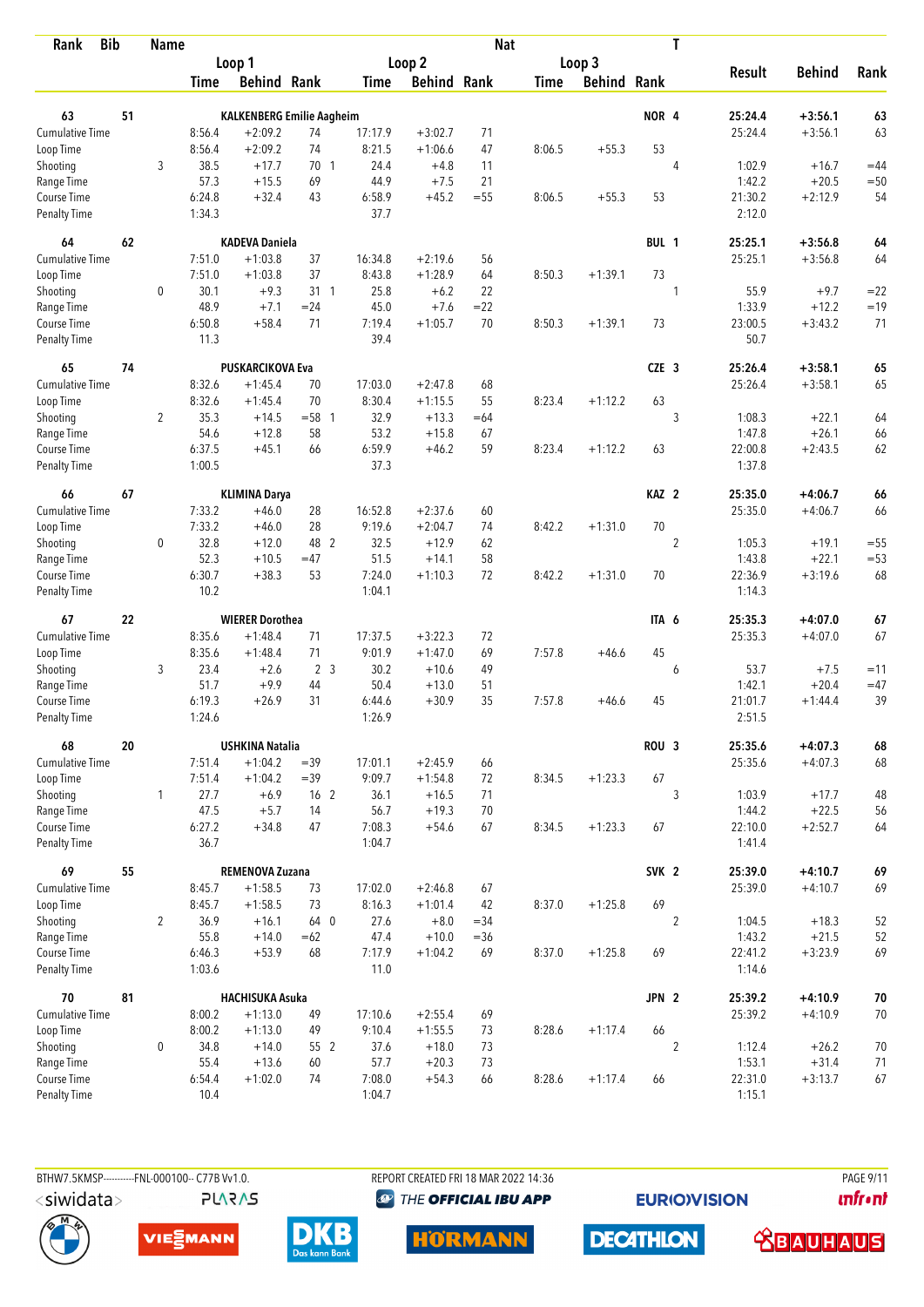| <b>Bib</b><br>Rank     |    | <b>Name</b> |             |                                  |                 |             |                    | <b>Nat</b> |             |                    |                  | T              |         |               |       |
|------------------------|----|-------------|-------------|----------------------------------|-----------------|-------------|--------------------|------------|-------------|--------------------|------------------|----------------|---------|---------------|-------|
|                        |    |             |             | Loop 1                           |                 |             | Loop 2             |            |             | Loop 3             |                  |                |         |               |       |
|                        |    |             | <b>Time</b> | <b>Behind Rank</b>               |                 | <b>Time</b> | <b>Behind Rank</b> |            | <b>Time</b> | <b>Behind Rank</b> |                  |                | Result  | <b>Behind</b> | Rank  |
| 71                     | 78 |             |             | <b>SABULE Annija</b>             |                 |             |                    |            |             |                    | LAT <sub>1</sub> |                | 25:43.9 | $+4:15.6$     | 71    |
| <b>Cumulative Time</b> |    |             | 7:57.1      | $+1:09.9$                        | 46              | 16:55.9     | $+2:40.7$          | 62         |             |                    |                  |                | 25:43.9 | $+4:15.6$     | 71    |
| Loop Time              |    |             | 7:57.1      | $+1:09.9$                        | 46              | 8:58.8      | $+1:43.9$          | 68         | 8:48.0      | $+1:36.8$          | 71               |                |         |               |       |
| Shooting               |    | $\mathbf 0$ | 28.8        | $+8.0$                           | $= 21 \quad 1$  | 24.7        | $+5.1$             | $=13$      |             |                    |                  | 1              | 53.6    | $+7.4$        | 10    |
| Range Time             |    |             | 50.0        | $+8.2$                           | 31              | 47.4        | $+10.0$            | $=$ 36     |             |                    |                  |                | 1:37.4  | $+15.7$       | 30    |
| Course Time            |    |             | 6:56.1      | $+1:03.7$                        | 75              | 7:32.1      | $+1:18.4$          | 75         | 8:48.0      | $+1:36.8$          | 71               |                | 23:16.2 | $+3:58.9$     | 73    |
| <b>Penalty Time</b>    |    |             | 11.0        |                                  |                 | 39.3        |                    |            |             |                    |                  |                | 50.3    |               |       |
| 72                     | 66 |             |             | <b>COLEBOURN Jillian Wei-Lin</b> |                 |             |                    |            |             |                    | AUS <sub>2</sub> |                | 26:42.4 | $+5:14.1$     | 72    |
| <b>Cumulative Time</b> |    |             | 8:07.3      | $+1:20.1$                        | 58              | 17:50.3     | $+3:35.1$          | 73         |             |                    |                  |                | 26:42.4 | $+5:14.1$     | 72    |
| Loop Time              |    |             | 8:07.3      | $+1:20.1$                        | 58              | 9:43.0      | $+2:28.1$          | 76         | 8:52.1      | $+1:40.9$          | 74               |                |         |               |       |
| Shooting               |    | $\mathbf 0$ | 26.6        | $+5.8$                           | 9 <sub>2</sub>  | 27.7        | $+8.1$             | 36         |             |                    |                  | $\overline{2}$ | 54.3    | $+8.1$        | $=15$ |
| Range Time             |    |             | 46.6        | $+4.8$                           | $=10$           | 47.7        | $+10.3$            | 39         |             |                    |                  |                | 1:34.3  | $+12.6$       | 22    |
| Course Time            |    |             | 7:09.7      | $+1:17.3$                        | 77              | 7:48.3      | $+1:34.6$          | 77         | 8:52.1      | $+1:40.9$          | 74               |                | 23:50.1 | $+4:32.8$     | 75    |
| Penalty Time           |    |             | 11.0        |                                  |                 | 1:07.0      |                    |            |             |                    |                  |                | 1:18.0  |               |       |
| 73                     | 64 |             |             | <b>BULINA Sanita</b>             |                 |             |                    |            |             |                    | LAT <sub>3</sub> |                | 26:54.9 | $+5:26.6$     | 73    |
| <b>Cumulative Time</b> |    |             | 8:18.4      | $+1:31.2$                        | $=62$           | 17:51.3     | $+3:36.1$          | 74         |             |                    |                  |                | 26:54.9 | $+5:26.6$     | 73    |
| Loop Time              |    |             | 8:18.4      | $+1:31.2$                        | $=62$           | 9:32.9      | $+2:18.0$          | 75         | 9:03.6      | $+1:52.4$          | 75               |                |         |               |       |
| Shooting               |    | 1           | 29.8        | $+9.0$                           | 27 <sub>2</sub> | 25.3        | $+5.7$             | $=17$      |             |                    |                  | 3              | 55.1    | $+8.9$        | $=18$ |
| Range Time             |    |             | 50.4        | $+8.6$                           | 38              | 44.8        | $+7.4$             | 20         |             |                    |                  |                | 1:35.2  | $+13.5$       | 25    |
| Course Time            |    |             | 6:49.6      | $+57.2$                          | 69              | 7:39.7      | $+1:26.0$          | 76         | 9:03.6      | $+1:52.4$          | 75               |                | 23:32.9 | $+4:15.6$     | 74    |
| <b>Penalty Time</b>    |    |             | 38.4        |                                  |                 | 1:08.4      |                    |            |             |                    |                  |                | 1:46.8  |               |       |
| 74                     | 50 |             |             | <b>TANAKA Yurie</b>              |                 |             |                    |            |             |                    | JPN 4            |                | 27:06.7 | $+5:38.4$     | 74    |
| <b>Cumulative Time</b> |    |             | 10:14.4     | $+3:27.2$                        | 78              | 18:30.0     | $+4:14.8$          | 76         |             |                    |                  |                | 27:06.7 | $+5:38.4$     | 74    |
| Loop Time              |    |             | 10:14.4     | $+3:27.2$                        | 78              | 8:15.6      | $+1:00.7$          | $=39$      | 8:36.7      | $+1:25.5$          | 68               |                |         |               |       |
| Shooting               |    | 4           | 55.3        | $+34.5$                          | 78 0            | 31.8        | $+12.2$            | $= 57$     |             |                    |                  | $\overline{4}$ | 1:27.1  | $+40.9$       | 76    |
| Range Time             |    |             | 1:16.5      | $+34.7$                          | 78              | 53.0        | $+15.6$            | $=65$      |             |                    |                  |                | 2:09.5  | $+47.8$       | 76    |
| Course Time            |    |             | 6:56.6      | $+1:04.2$                        | 76              | 7:12.7      | $+59.0$            | 68         | 8:36.7      | $+1:25.5$          | 68               |                | 22:46.0 | $+3:28.7$     | 70    |
| Penalty Time           |    |             | 2:01.3      |                                  |                 | 9.9         |                    |            |             |                    |                  |                | 2:11.2  |               |       |
| 75                     | 76 |             |             | <b>BELCHENKO Yelizaveta</b>      |                 |             |                    |            |             |                    | KAZ 4            |                | 27:19.1 | $+5:50.8$     | 75    |
| Cumulative Time        |    |             | 9:32.3      | $+2:45.1$                        | 77              | 18:29.5     | $+4:14.3$          | 75         |             |                    |                  |                | 27:19.1 | $+5:50.8$     | 75    |
| Loop Time              |    |             | 9:32.3      | $+2:45.1$                        | 77              | 8:57.2      | $+1:42.3$          | 67         | 8:49.6      | $+1:38.4$          | 72               |                |         |               |       |
| Shooting               |    | 3           | 44.1        | $+23.3$                          | 76 1            | 27.9        | $+8.3$             | 37         |             |                    |                  | 4              | 1:12.0  | $+25.8$       | 69    |
| Range Time             |    |             | 1:03.5      | $+21.7$                          | 77              | 48.1        | $+10.7$            | 43         |             |                    |                  |                | 1:51.6  | $+29.9$       | 69    |
| Course Time            |    |             | 6:51.7      | $+59.3$                          | 72              | 7:28.4      | $+1:14.7$          | 73         | 8:49.6      | $+1:38.4$          | 72               |                | 23:09.7 | $+3:52.4$     | 72    |
| Penalty Time           |    |             | 1:37.1      |                                  |                 | 40.7        |                    |            |             |                    |                  |                | 2:17.8  |               |       |